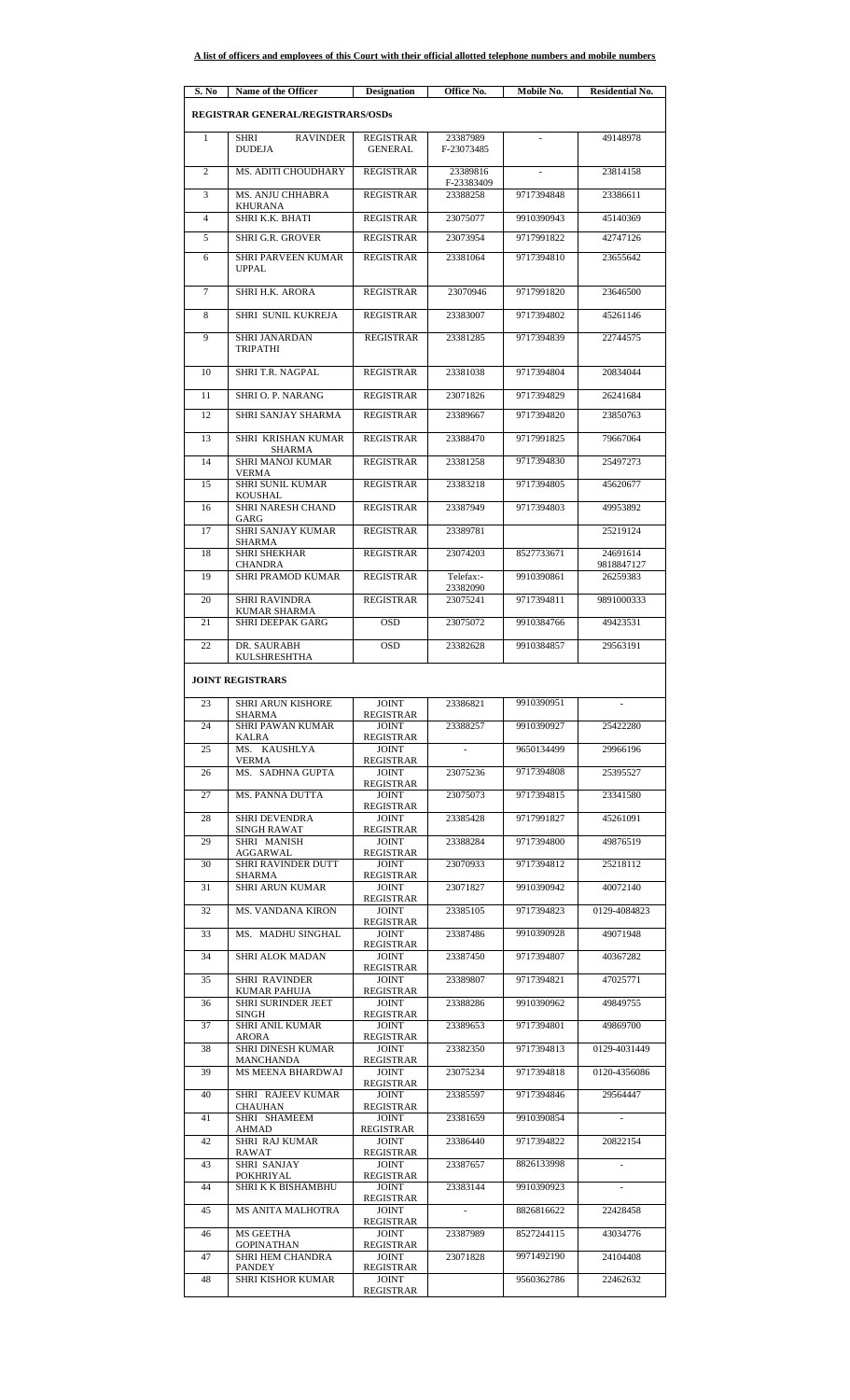| 49 | SHRI RAM SINGH                              | <b>JOINT</b><br><b>REGISTRAR</b>               | 23386066                 | 9717394806 |              |
|----|---------------------------------------------|------------------------------------------------|--------------------------|------------|--------------|
| 50 | <b>SHRI BHUPINDER</b><br>JHAMB              | <b>JOINT</b><br><b>REGISTRAR</b>               | 23073712<br>Fax:23381240 | 9717922283 |              |
| 51 | SHRI GAGAN NAGPAL                           | <b>JOINT</b><br><b>REGISTRAR</b>               | 23388266                 | 9717394814 | 43023230     |
| 52 | <b>MS. MONA GOSAIN</b>                      | <b>JOINT</b><br><b>REGISTRAR</b>               | 23381325                 | 9205310296 | 64651551     |
| 53 | MS. NEELAM                                  | <b>JOINT</b><br><b>REGISTRAR</b>               | 23075232                 | 9650718844 | 1179651624   |
| 54 | SHRI SATISH CHANDER<br>THALDI               | <b>JOINT</b>                                   | 23382805                 | 9667991099 |              |
| 55 | <b>SHRI SUBASH</b>                          | REGISTRAR<br><b>JOINT</b><br>REGISTRAR         | 23075075                 | 9667043222 |              |
| 56 | <b>CHANDER THAKUR</b><br>SHRI S.S.BHATNAGAR | <b>JOINT</b>                                   | 23380061                 | 9717298146 | 79677396     |
| 57 | SHRI SANJEEV KUMAR                          | REGISTRAR<br><b>JOINT</b><br><b>REGISTRAR</b>  | 23381714                 | 8527701112 | 47033140     |
|    | <b>JOINT REGISTRARS (JUDICIAL)</b>          |                                                |                          |            |              |
| 58 | SHRI ASHISH<br>AGGARWAL                     | <b>JOINT</b><br><b>REGISTRAR</b>               | 23075231                 | 9910384858 | 40071000     |
| 59 | <b>SAVITRI</b><br>Ms.                       | (JUDICIAL)<br><b>JOINT</b><br><b>REGISTRAR</b> | 23388265                 | 9910384862 | 355561999    |
| 60 | <b>SURYA MALIK</b><br>MS<br><b>GROVER</b>   | (JUDICIAL)<br><b>JOINT</b><br><b>REGISTRAR</b> | 23074429                 |            | 29561691     |
| 61 | SHRI SHARAD GUPTA                           | (JUDICIAL)<br><b>JOINT</b>                     | 23075230                 | 9910690117 | 29562431     |
|    |                                             | <b>REGISTRAR</b><br>(JUDICIAL)                 |                          |            |              |
| 62 | MS. VANDANA JAIN                            | <b>JOINT</b><br><b>REGISTRAR</b>               | 23384944                 | 9971993805 |              |
| 63 | <b>MS. JYOTI KLER</b>                       | (JUDICIAL)<br><b>JOINT</b>                     | 23070794                 | 9971993808 |              |
|    |                                             | REGISTRAR<br>(JUDICIAL)                        |                          |            |              |
| 64 | SHRI DEVENDER NAIN                          | <b>JOINT</b><br><b>REGISTRAR</b>               | 23073716                 | 9910774444 |              |
| 65 | APARNA SWAMI<br><b>MS</b>                   | (JUDICIAL)<br><b>JOINT</b>                     | 23075241                 | 9717196868 |              |
|    |                                             | <b>REGISTRAR</b><br>(JUDICIAL)                 |                          |            |              |
| 66 | SHRI PURSHOTAM<br><b>PATHAK</b>             | <b>JOINT</b><br><b>REGISTRAR</b><br>(JUDICIAL) | 23070747                 | 9717196878 | 20860569     |
| 67 | <b>SHRI RAKESH KUMAR</b><br><b>SINGH</b>    | <b>JOINT</b><br><b>REGISTRAR</b><br>(JUDICIAL) | 23075232                 | 9650696177 |              |
| 68 | SHRI ABHILASH<br>MALHOTRA                   | JOINT                                          | 23387403                 | 9650696164 | 47541640     |
|    | <b>MS. TYAGITA SINGH</b>                    | REGISTRAR<br>(JUDICIAL)<br>JOINT               | 23070760                 |            | 29563505     |
| 69 |                                             | REGISTRAR<br>(JUDICIAL)                        |                          |            |              |
|    | <b>DEPUTY REGISTRARS</b>                    |                                                |                          |            |              |
| 70 | MS. BHAWANA PANT                            | <b>DEPUTY</b><br>REGISTRAR                     | 23075235                 | 9717394838 | 45644164     |
| 71 | SHRI AJIT ASWANI                            | <b>DEPUTY</b><br><b>REGISTRAR</b>              | 23380053                 | 9205339187 | 26489109     |
| 72 | SHRI MUKESH KUMAR                           | <b>DEPUTY</b><br>REGISTRAR                     |                          | 9717394825 | 65464448     |
| 73 | SHRI MANOJ KUMAR                            | <b>DEPUTY</b><br>REGISTRAR                     | 23380056                 | 9205665065 | 79663703     |
| 74 | SHRI SHANKAR SINGH                          | <b>DEPUTY</b><br>REGISTRAR                     | 23380059                 | 9717394817 | 20861538     |
| 75 | <b>MS. MANJEET KAUR</b>                     | <b>DEPUTY</b><br><b>REGISTRAR</b>              | 23388269                 | 9821199844 | 47003156     |
| 76 | <b>SHRI VINAL KAPOOR</b>                    | <b>DEPUTY</b><br>REGISTRAR                     | 23380065                 | 9971777642 | 42547462     |
| 77 | SHRI NEERAJ GOEL                            | <b>DEPUTY</b><br><b>REGISTRAR</b>              | 23075240                 | 9971777643 | 22450693     |
| 78 | SHRI ANIL KUMAR JAIN                        | <b>DEPUTY</b><br>REGISTRAR                     | 23070506                 | 9205665165 | 22043778     |
| 79 | SHRI JUGAL KISHORE                          | <b>DEPUTY</b><br>REGISTRAR                     | $\sim 100$ km s $^{-1}$  | 9205827955 | 0120-4749693 |
| 80 | SHRI V. K. MITTAL                           | <b>DEPUTY</b><br>REGISTRAR                     | 23388533                 | 9717991821 | 49865272     |
| 81 | <b>MS RITU SHARMA</b>                       | <b>DEPUTY</b><br>REGISTRAR                     | 23071831                 | 9205166339 |              |
| 82 | SHRI AJEET KUMAR<br>JHA                     | <b>DEPUTY</b><br>REGISTRAR                     |                          | 9870566744 | 0120-4286373 |
| 83 | SHRI SHAKEEL<br>AHMED                       | <b>DEPUTY</b><br>REGISTRAR                     | 23075074                 | 9717394842 | 47054393     |
| 84 | MS. DEEPTI CHHABRA                          | DEPUTY<br>REGISTRAR                            | 23075245                 | 9717394847 | 42184259     |
| 85 | SHRI AMIT CHHABRA                           | <b>DEPUTY</b><br>REGISTRAR                     | 23075246                 | 9717394828 | 45562927     |
| 86 | SHRI SANJAY KALRA                           | <b>DEPUTY</b><br>REGISTRAR                     | 23387456                 | 9717394835 |              |
| 87 | MS. SADHANA JADIA                           | <b>DEPUTY</b><br>REGISTRAR                     | 23387473                 | 7428776868 |              |
| 88 | <b>MS SHAKUN ANAND</b>                      | <b>DEPUTY</b><br>REGISTRAR                     | $\sim$                   | 9717306078 | 42484771     |
| 89 | MS BINDRA                                   | <b>DEPUTY</b><br>REGISTRAR                     | 23075078                 | 9205141694 |              |
| 90 | SHRI SUNIL LAKHINA                          | <b>DEPUTY</b><br>REGISTRAR                     |                          | 9971777645 | 47036738     |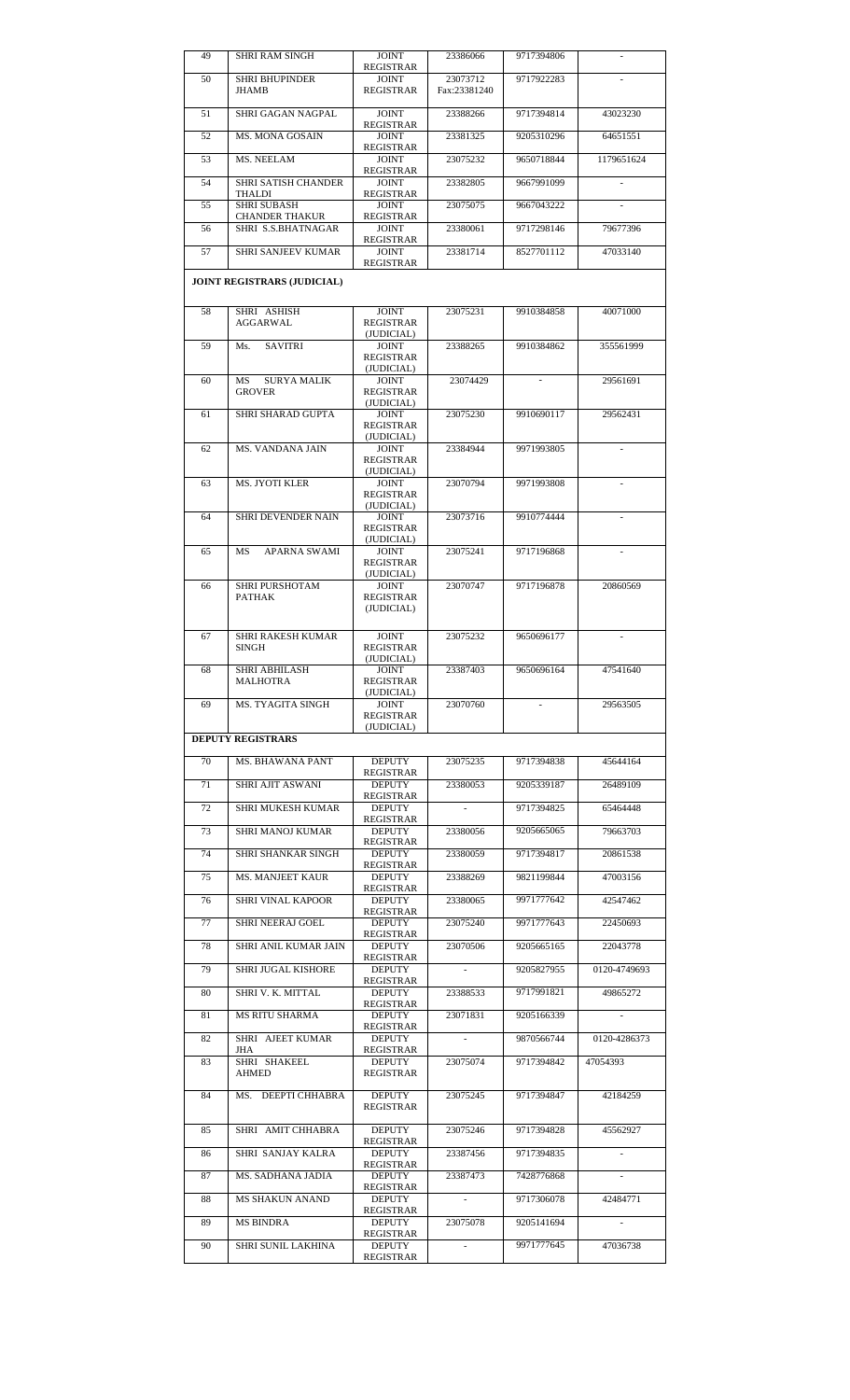| 91  | MS UMA SHARMA                                     | <b>DEPUTY</b><br>REGISTRAR           | 23389674 | 9599667215 | 24643849     |
|-----|---------------------------------------------------|--------------------------------------|----------|------------|--------------|
| 92  | MS NISHA SHARMA-II                                | <b>DEPUTY</b>                        | ×.       | 8527766844 | $\sim$       |
|     |                                                   | REGISTRAR                            |          |            |              |
| 93  | SHRI MANOJ KAPOOR                                 | <b>DEPUTY</b><br>REGISTRAR           |          | 9821488023 |              |
| 94  | SHRI SATYA DEV<br>PRAJAPATI                       | <b>DEPUTY</b><br>REGISTRAR           |          | 9910390963 |              |
| 95  | <b>SHRI VED PRAKASH</b><br>SHARMA                 | <b>DEPUTY</b><br>REGISTRAR           | 23071829 | 9910390851 | 47517352     |
| 96  | SHRI JAVED KHAN                                   | <b>DEPUTY</b>                        | 23381729 | 9667077344 |              |
| 97  | SHRI SURENDER PAL                                 | REGISTRAR<br><b>DEPUTY</b>           | 23385238 | 9717394831 | 29561150     |
| 98  | <b>SHRI SATISH GUSAIN</b>                         | <b>REGISTRAR</b><br><b>DEPUTY</b>    | 23380064 | 9958007962 | 40045585     |
| 99  | SHRI ROHTASH SINGH                                | REGISTRAR<br><b>DEPUTY</b>           |          | 9650006747 |              |
| 100 | <b>MS NEELAM GROVER</b>                           | REGISTRAR<br><b>DEPUTY</b>           |          | 9667105353 | 0129-4300504 |
| 101 | SHRI RAJENDER SINGH                               | REGISTRAR<br><b>DEPUTY</b>           | 23388242 | 9910390967 | 28343944     |
| 102 | MS. MEENAKSHI PANT                                | REGISTRAR<br><b>DEPUTY</b>           | 23075079 | 9717394843 | 35550943     |
|     |                                                   | REGISTRAR<br><b>DEPUTY</b>           |          |            |              |
| 103 | <b>SHRI RAKESH KUMAR</b>                          | REGISTRAR                            |          | 9717991831 |              |
| 104 | SHRI BHASKARA NAND                                | <b>DEPUTY</b><br>REGISTRAR           | 23387497 | 8448937464 |              |
| 105 | MS. MITHLESH KUMARI                               | <b>DEPUTY</b><br>REGISTRAR           |          | 8448937614 |              |
| 106 | <b>SHRI DEEPAK ARORA</b>                          | <b>DEPUTY</b><br><b>REGISTRAR</b>    |          | 8527565553 | 0120-4182952 |
| 107 | SHRI MUKESH GUPTA                                 | <b>DEPUTY</b><br>REGISTRAR           |          | 8448937750 | 23643685     |
| 108 | SHRI SANJEEV KUMAR<br>WADERA                      | <b>DEPUTY</b><br>REGISTRAR           | 23070024 | 9717394841 | 45552725     |
| 109 | SHRI DESH RAJ                                     | <b>DEPUTY</b>                        | 23381044 | 9650197473 |              |
| 110 | CHAUDHARY<br><b>SHRI RAJINDER</b>                 | REGISTRAR<br><b>DEPUTY</b>           |          | 9205141389 | 65805612     |
|     | <b>KUMAR GUPTA</b><br><b>ASSISTANT REGISTRARS</b> | <b>REGISTRAR</b>                     |          |            |              |
| 111 | <b>SHRI HITESH KUMAR</b>                          | <b>ASSISTANT</b>                     |          | 8448937526 |              |
| 112 | <b>MS. SUNITA BISHT</b>                           | REGISTRAR<br><b>ASSISTANT</b>        |          | 7042628787 | 42564712     |
| 113 | SHRI SANJAY PRAKASH                               | REGISTRAR<br><b>ASSISTANT</b>        |          | 9958511666 | 35614959     |
| 114 | <b>GUPTA</b><br><b>SHRI KIRAN KUMAR</b>           | <b>REGISTRAR</b><br><b>ASSISTANT</b> |          | 8448937560 |              |
|     | KALRA                                             | <b>REGISTRAR</b>                     |          |            |              |
| 115 | <b>MS. ANURADHA</b><br>JAISWAL                    | <b>ASSISTANT</b><br><b>REGISTRAR</b> |          | 8527766733 | 1291767804   |
| 116 | SHRI RAKESH KUMAR<br>SHARMA II                    | <b>ASSISTANT</b><br><b>REGISTRAR</b> |          | 8448937707 |              |
| 117 | <b>MS. NISHA RANI</b><br>SHARMA                   | <b>ASSISTANT</b><br><b>REGISTRAR</b> |          | 9910390922 | 42060284     |
| 118 | MS. JASMEET BHATIA                                | <b>ASSISTANT</b><br>REGISTRAR        |          | 9818822819 |              |
| 119 | <b>SHRI DARSHAN</b><br>KUMAR GODARA               | <b>ASSISTANT</b><br><b>REGISTRAR</b> |          | 9717922291 |              |
| 120 | SHRI SANJEEV<br><b>DOBHAL</b>                     | <b>ASSISTANT</b><br>REGISTRAR        |          | 8448937746 | 22484271     |
| 121 | <b>SHRI MANOJ KUMAR</b><br><b>CHAWLA</b>          | <b>ASSISTANT</b>                     |          | 8448937588 | 43581042     |
| 122 | Ms. KAMLESH                                       | REGISTRAR<br><b>ASSISTANT</b>        |          | 9717991829 | 49408459     |
| 123 | SHARMA<br>MS. SINDHU                              | REGISTRAR<br><b>ASSISTANT</b>        |          | 9667105454 | 41314153     |
| 124 | KRISHNAKUMAR<br><b>SHRI SANDEEP</b>               | <b>REGISTRAR</b><br><b>ASSISTANT</b> |          | 8448937721 |              |
| 125 | SHARAMA<br>SHRI SUNIL DUTT                        | REGISTRAR<br><b>ASSISTANT</b>        |          | 9910390940 | 79670635     |
| 126 | SHARMA<br><b>SHRI VIJAY RATAN</b>                 | REGISTRAR<br><b>ASSISTANT</b>        |          | 8448937822 |              |
| 127 | <b>SUNDRIYAL</b><br>SHRI TUSHAR KANTI             | <b>REGISTRAR</b><br><b>ASSISTANT</b> |          | 7428776333 | 35547069     |
| 128 | PANDEY<br><b>MS. REKHA GARG</b>                   | REGISTRAR<br><b>ASSISTANT</b>        |          | 9650666258 |              |
| 129 | <b>MS. MANJU BHATT</b>                            | REGISTRAR<br><b>ASSISTANT</b>        |          | 9205361566 | 35537872     |
|     |                                                   | REGISTRAR                            |          |            |              |
| 130 | <b>SHRI SURENDER</b><br>KUMAR BHADOLA             | <b>ASSISTANT</b><br>REGISTRAR        |          | 9910391355 | 49121345     |
| 131 | SHRI KAPIL SHARMA                                 | <b>ASSISTANT</b><br><b>REGISTRAR</b> |          | 9717877070 | 49270604     |
| 132 | <b>SHRI LAKHVINDER</b><br><b>SINGH</b>            | <b>ASSISTANT</b><br><b>REGISTRAR</b> |          | 8448763877 |              |
| 133 | SHRI KAMAL KRISHNA<br>AGNIHOTRI                   | <b>ASSISTANT</b><br>REGISTRAR        |          | 8448937554 | 47540314     |
| 134 | MS. PREM BALA<br>CHHABRA                          | <b>ASSISTANT</b><br>REGISTRAR        |          | 9667714422 | 25997886     |
| 135 | SHRI ANIL KUMAR<br><b>SINGH</b>                   | <b>ASSISTANT</b><br><b>REGISTRAR</b> |          | 8448937447 |              |
| 136 | SHRI PANKAJ KUMAR                                 | <b>ASSISTANT</b><br>REGISTRAR        |          | 9650197469 |              |
| 137 | SHRI VINAY SHARMA                                 | <b>ASSISTANT</b>                     |          | 9870566944 |              |
| 138 | <b>SHRI DHARMENDER</b>                            | REGISTRAR<br><b>ASSISTANT</b>        |          | 9717991824 |              |
| 139 | <b>KUMAR BAINSLA</b><br><b>MS. VEENA KUMAR</b>    | <b>REGISTRAR</b><br><b>ASSISTANT</b> |          | 8527192800 |              |
| 140 | <b>SHRI MAHENDER</b>                              | <b>REGISTRAR</b><br><b>ASSISTANT</b> |          | 8448937579 |              |
| 141 | PARTAP SINGH BISHT<br>SHRI KAMAL KANT             | <b>REGISTRAR</b><br><b>ASSISTANT</b> |          | 9717991823 | 46576557     |
| 142 | MENDIRATTA<br><b>SHRI NAVAL KISHORE</b>           | REGISTRAR<br><b>ASSISTANT</b>        |          | 9650101845 |              |
|     |                                                   | REGISTRAR                            |          |            |              |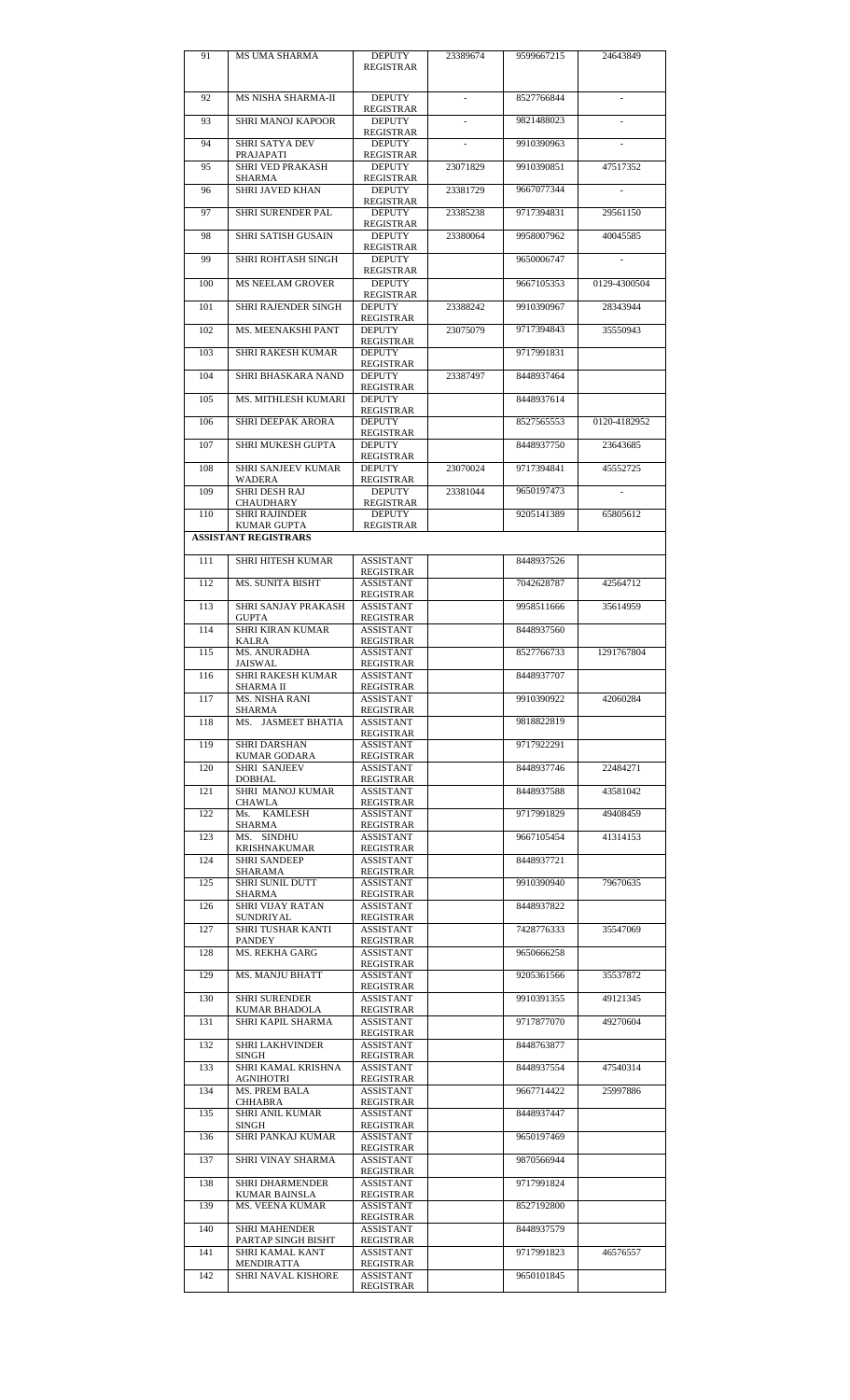| 143        | SHRI VIKAS SADDI                                         | ASSISTANT<br>REGISTRAR               |            | 8448937832               | 43580292                                             |
|------------|----------------------------------------------------------|--------------------------------------|------------|--------------------------|------------------------------------------------------|
| 144        | <b>MS SARABJEET KAUR</b>                                 | <b>ASSISTANT</b>                     |            | 9667714411               | 1100184155                                           |
| 145        | <b>SHRI KAPOOR SINGH</b>                                 | <b>REGISTRAR</b><br><b>ASSISTANT</b> | 23380061   | 8448937559               |                                                      |
|            | BISHT                                                    | REGISTRAR                            |            |                          |                                                      |
| 146        | SHRI SANJAY GUPTA                                        | <b>ASSISTANT</b><br>REGISTRAR        |            | 9717394834               | 79695802                                             |
| 147        | <b>SHRI DEEPAK</b>                                       | <b>ASSISTANT</b>                     |            | 9717394844               | 20818186                                             |
| 148        | MASSAND<br>SHRI SANDEEP KR.                              | <b>REGISTRAR</b><br><b>ASSISTANT</b> |            | 9650197462               |                                                      |
|            | SHARMA                                                   | REGISTRAR                            |            |                          |                                                      |
| 149        | <b>MS SHALOO BATRA</b>                                   | <b>ASSISTANT</b><br>REGISTRAR        |            | 9205461366               | 22047207                                             |
| 150        | <b>SHRI CHANDER</b>                                      | <b>ASSISTANT</b>                     |            | 9958900930               |                                                      |
|            | SHEKHAR<br>MAMTA ARYA                                    | REGISTRAR<br><b>ASSISTANT</b>        |            | 9818428171               |                                                      |
| 151        |                                                          | <b>REGISTRAR</b>                     | 7428333800 |                          |                                                      |
| 152        | SHRI MAMEK TRIKHA                                        | <b>ASSISTANT</b>                     | 8448937583 | 9873232388               |                                                      |
| 153        | <b>SHRI DALEEP KUMAR</b>                                 | <b>REGISTRAR</b><br><b>ASSISTANT</b> | 8448937467 | 9811274408               |                                                      |
|            | BAJAJ                                                    | <b>REGISTRAR</b>                     |            |                          |                                                      |
| 154        | <b>DIRECTOR/JOINT DIRECTOR (IT)</b><br>SHRI SARSIJ KUMAR | <b>DIRECTOR</b>                      |            | 9650006723               |                                                      |
| 155        | <b>SHRI ZAMEEM AHMAD</b>                                 | (TT)<br><b>JOINT</b>                 |            | 9650006732               | 41558723                                             |
|            | <b>KHAN</b>                                              | <b>DIRECTOR</b>                      |            |                          |                                                      |
|            | <b>ADMINISTRATIVE OFFICERS (JUDL.)/ COURT MASTERS</b>    | (IT)                                 |            |                          |                                                      |
|            |                                                          |                                      |            |                          |                                                      |
| 156        | PRAVEEN<br>SHRI                                          | CM                                   |            | 9205868399               |                                                      |
| 157        | <b>KUMAR VERMA</b><br>SHRI ASHOK KUMAR                   | AO(J)                                |            | 8448937456               | $\omega$                                             |
| 158        | SHRI<br><b>SUDHIR</b>                                    | AO(J)                                |            | 8448937759               |                                                      |
| 159        | SACHDEVA<br><b>SHOBHA</b><br>MS.                         | AO(J)                                |            | 8448937767               |                                                      |
|            | NIJHAWAN                                                 |                                      |            |                          |                                                      |
| 160        | SHRI DESH RAJ SINGH<br>THAKUR                            | CM                                   |            | 9319399322               |                                                      |
| 161        | SHRI<br><b>MAHENDER</b>                                  | AO(J)                                |            | 8448937570               | 0120-4105059                                         |
| 162        | KUMAR KANDPAL<br>MS. CHANDER KANTA                       | AO(J)                                |            | 8448937466               |                                                      |
|            | ARORA                                                    |                                      |            |                          |                                                      |
| 163        | <b>SANJEEV</b><br>SHRI<br><b>BAHADUR MATHUR</b>          | <b>CM</b>                            |            | 8448937561               |                                                      |
| 164        | <b>SHRI PRADEEP KUMAR</b>                                | CM                                   |            | 8826780055               |                                                      |
| 165<br>166 | SHRI NEERAJ MEHTA<br>MS. SUNILA SHIBU                    | CM<br>$AO$ (J)                       |            | 9599001919<br>8448937802 | $\omega$                                             |
| 167        | SHRI DEEP CHAND                                          | CM                                   |            | 8448937475               | $\overline{\phantom{a}}$                             |
| 168        | MS. USHA BARTHWAL                                        | <b>CM</b>                            |            | 8448937818               | $\overline{\phantom{a}}$                             |
| 169        | SHRI MANOJ KUMAR<br>SHARMA                               | AO(J)                                |            | 8448937601               |                                                      |
| 170        | K.<br><b>SHRI</b><br>R.                                  | AO(J)                                |            | 8448937547               | $\overline{\phantom{a}}$                             |
| 171        | MANIKANDAN<br>SHRI BIRENDER SINGH                        | CМ                                   | 23382289   | 9205952899               |                                                      |
|            |                                                          |                                      |            |                          |                                                      |
| 172<br>173 | MS.<br>JYOTI SACHDEVA<br>SHRI ASHOK SHARMA               | CM<br>$AO$ (J)                       |            | 8448937544<br>9313815932 | $\overline{\phantom{a}}$                             |
| 174        | SHRI AMIT KUMAR                                          | <b>CM</b>                            |            | 8448937441               |                                                      |
| 175<br>176 | SHRI VINEET ASWAL<br>SHRI VIKAS DHAWAN                   | AO(J)<br><b>CM</b>                   |            | 9667713366<br>8448937824 | $\overline{\phantom{a}}$                             |
| 177        | SHAHEED UL<br>SHRI                                       | CM                                   |            | 8448937760               | $\overline{\phantom{a}}$                             |
| 178        | ZAFAR<br>DILIP KUMAR<br><b>SHRI</b>                      | <b>CM</b>                            |            | 8448937493               | ä,                                                   |
|            | BISWAL                                                   |                                      |            |                          |                                                      |
| 179        | SHRI MAHENDRA PAL<br>SINGH KADIAN                        | <b>CM</b>                            |            | 9667722199               |                                                      |
| 180        | <b>BALVINDER</b><br>SHRI                                 | AO(J)                                |            | 9650908776               |                                                      |
| 181        | SINGH<br>SHRI BHARAT SINGH                               | AO(J)                                |            | 8826300534               |                                                      |
|            | RAWAT                                                    |                                      |            |                          |                                                      |
| 182<br>183 | MS. KAMLA JOSHI<br><b>SHRI</b>                           | AO(J)                                |            | 9821292333               |                                                      |
|            | <b>RAJENDRA</b><br>PRASAD                                | AO(J)                                |            | 8448937658               | $\sim$                                               |
| 184        | SHRI<br><b>SHARVAN</b>                                   | AO(J)                                |            | 9650027422               |                                                      |
| 185        | KUMAR TANWAR<br><b>DIWAKAR</b><br>SHRI                   | <b>CM</b>                            |            | 8448937497               |                                                      |
|            | CHANDRA                                                  |                                      |            |                          |                                                      |
| 186<br>187 | SHRI SUBHASH CHAND<br>SHRI HARDEV SINGH                  | <b>CM</b><br>AO(J)                   |            | 8448937794<br>8448622877 | $\overline{\phantom{a}}$<br>$\overline{\phantom{a}}$ |
| 188        | SHRI ANIL NAUGAIN                                        | <b>CM</b>                            |            | 9650011845               | $\omega$                                             |
| 190<br>191 | SHRI SANJAY KAPOOR<br>MS. MANJU MIGLANI                  | PS<br><b>PS</b>                      |            | 9773796954<br>9773796955 | $\overline{\phantom{a}}$                             |
| 192        | MS. KANTI NAWANI                                         | AO(J)                                |            | 9650908584               |                                                      |
| 193<br>194 | MS. SUNITA DOGRA<br><b>SHRI ALOK KUMAR</b>               | AO(J)<br>AO(J)                       |            | 7428499142<br>9319989761 |                                                      |
|            | SHARMA                                                   |                                      |            |                          |                                                      |
| 195        | SHRI MANISH KR.<br>MAHAJAN                               | AO(J)                                |            | 8527000561               |                                                      |
| 196        | <b>SHRI MANJIT</b>                                       | AO(J)                                |            | 9289430055               |                                                      |
| 197        | SHRI ASHWANI<br>KUMAR KAUSHIK                            | AO(J)                                |            | 8448750084               |                                                      |
| 198        | SHRI JUNED KHAN                                          | $AO$ $(J)$                           |            | 8527000560               |                                                      |
| 199        | SHRI BRIJ BHUSHAN                                        | AO(J)                                |            | 9289430505               |                                                      |
| 200<br>201 | MS. TARUNA LAMBA<br>SHRI SUNIL                           | CM<br><b>CM</b>                      |            | 7428771414<br>8448822275 |                                                      |
|            | BARTHWAL                                                 |                                      |            |                          |                                                      |
| 202        | SHRI CHATTAR SINGH                                       | <b>CM</b>                            |            | 8448731003               |                                                      |
|            |                                                          |                                      |            |                          |                                                      |
| 203        | LONGIA<br>SHRI JAGDISH CHAND                             | AO(J)                                |            | 7303882146               |                                                      |
|            | JOSHI                                                    |                                      |            |                          |                                                      |
| 204<br>205 | SHRI JEEVAN SINGH<br>MS GODAVARI                         | AO(J)<br>AO(J)                       |            | 9971091315<br>9289436262 |                                                      |
| 206        | SHRI AKHIL RAVINDRA<br>KUMAR SAXENA                      | <b>CM</b>                            |            | 8826916600               |                                                      |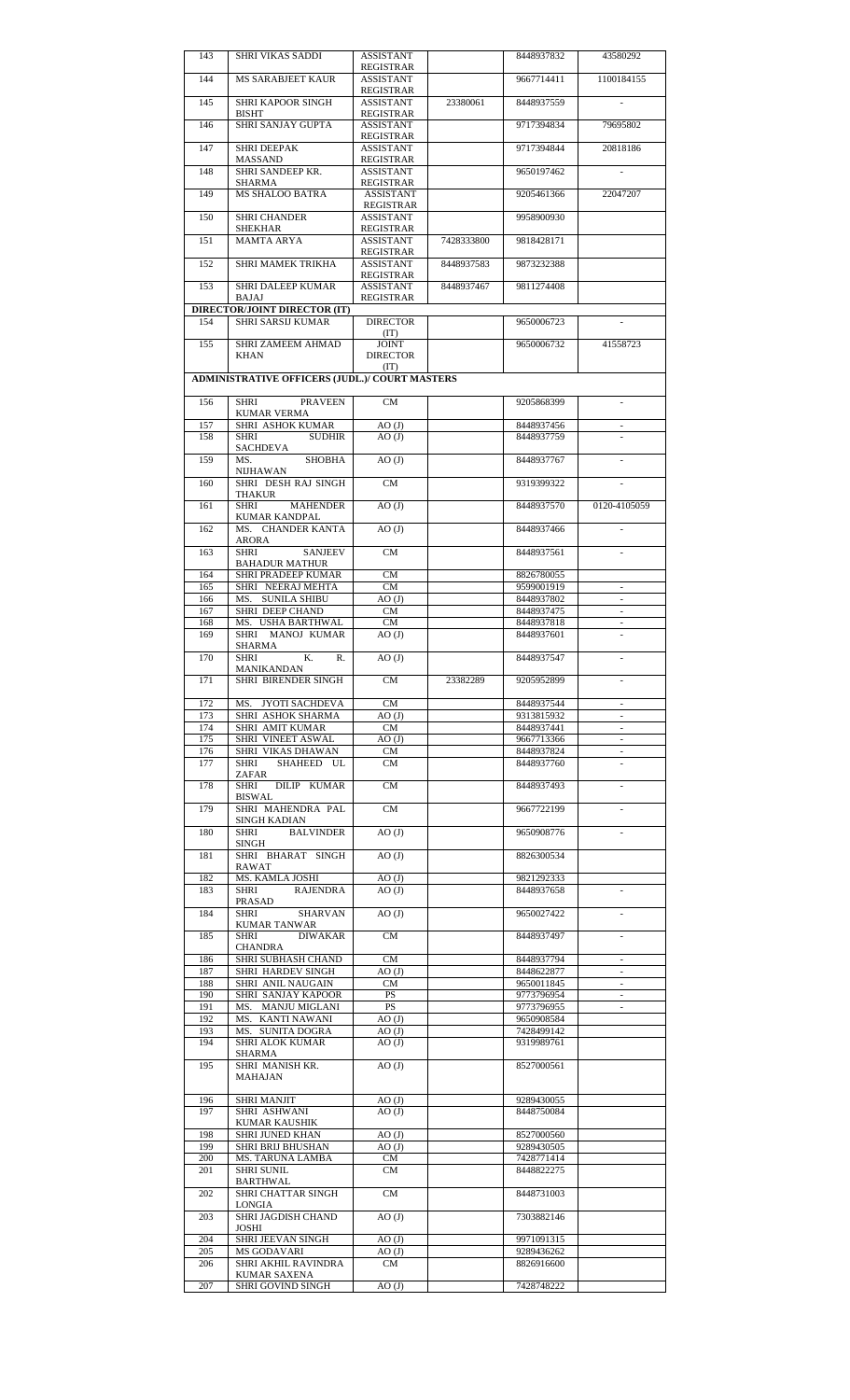| 208        | SHRI SANJEEV BISHT                    | AO(J)                           | 9289057058               |                                    |
|------------|---------------------------------------|---------------------------------|--------------------------|------------------------------------|
| 209        | SHRI SURESH KUMAR-                    | <b>CM</b>                       | 9289433100               |                                    |
| 210        | П<br>MS. POONAM KALIA                 | $AO$ $(J)$                      | 9289497474               |                                    |
| 211        | MS. SUMAN LATA                        | $AO$ $(J)$                      | 9289210808               |                                    |
| 212        | MS. ANKITA GARG                       | AO(J)                           | 9289432200               |                                    |
| 213        | <b>SHRI BHUPENDRA</b>                 | AO(J)                           | 9289430808               |                                    |
|            | <b>KUMAR SINGH</b>                    |                                 |                          |                                    |
| 214        | <b>MS. SWATI OBEROI</b>               | AO(J)                           | 9289491100               |                                    |
| 215        | <b>SHRI AMIT RAJ</b>                  | $AO$ $(J)$                      | 9289430707               |                                    |
| 216        | SHRI RAJEEV KUMAR                     | $AO$ $(J)$                      | 9289430066               |                                    |
| 217        | <b>SHRI TRIPURARI</b><br>PRAJAPATI    | AO(J)                           | 9289436767               |                                    |
| 218        | SHRI ANAND KUMAR                      | $AO$ $(J)$                      | 9289614400               |                                    |
| 219        | SHRI N SHUBHANKAR                     | $AO$ $(J)$                      | 9289437171               |                                    |
| 220        | SHRI SANDEEP KUMAR                    | AO(J)                           | 9289495151               |                                    |
|            | <b>STAFF OF IT DEPARTMENT</b>         |                                 |                          |                                    |
| 221        | SHRI SHASHI BHUSHAN                   | CM                              | 9667212142               | $\overline{\phantom{a}}$           |
| 222        | SHRI SALMAN TEMURI                    | Sr. SYSTEM                      | 9650006746               | 27494194                           |
| 223        | SHRI ANKIT PANDE,                     | ANALYST<br>SYSTEM               | 9599220362               | 26872251                           |
|            |                                       | ANALYST                         |                          |                                    |
| 224        | SHRI DEEP CHANDRA                     | <b>SYSTEM</b>                   | 9599220365               |                                    |
|            | HARBOLA                               | ANALYST                         |                          |                                    |
| 225        | SHRI KAPIL KUMAR                      | <b>SYSTEM</b>                   | 9599220367               | $\overline{\phantom{a}}$           |
|            |                                       | ANALYST                         |                          |                                    |
| 226        | SHRI JAVED AKHTAR                     | <b>SYSTEM</b>                   | 9599220363               |                                    |
| 227        | SHRI ROHIT NISCHAL                    | ANALYST<br>SJA                  | 8527244117               | $\overline{\phantom{a}}$           |
| 228        | <b>NARENDER</b><br>SHRI               | <b>SJA</b>                      | 9319816159               |                                    |
|            | KUMAR                                 |                                 |                          |                                    |
| 229        | SHRI KISHOR WAMAN                     | <b>NETWORK</b>                  | 9953182837               |                                    |
|            | PATIL                                 | <b>ADMINISTR</b>                |                          |                                    |
|            |                                       | ATOR                            |                          |                                    |
| 230        | SHRI PAWAN KUMAR<br><b>SINGH</b>      | <b>DESPATCH</b><br><b>RIDER</b> | 8527565552               |                                    |
|            | <b>STAFF OF MEDICAL BRANCH</b>        |                                 |                          |                                    |
|            |                                       |                                 |                          |                                    |
| 231        | SHRI ANIL KUMAR                       | <b>SJA</b>                      | 9205858066               | $\overline{\phantom{a}}$           |
|            | <b>SRIVASTAV</b>                      |                                 |                          |                                    |
| 232        | SHRI R SURESH KUMAR                   | JA                              | 9650101834               | $\overline{\phantom{a}}$           |
| 233        | <b>SHRI RAJ KUMAR</b>                 | <b>SJA</b>                      | 9289040909               |                                    |
|            |                                       |                                 |                          |                                    |
| 234        | SHRI<br><b>JITENDER</b>               | Protocol                        | 8130996078               |                                    |
|            | KUMAR                                 | Assistant                       |                          |                                    |
| 235        | SHRI AKHILESH                         | Protocol                        | 8130996079               | $\mathbf{u}$                       |
| 236        | SHRI<br><b>NARENDER</b>               | Assistant<br>Protocol           | 9205088224               | --                                 |
|            | SINGH                                 | Assistant                       |                          |                                    |
| 237        | <b>SHRI</b><br>MADAN LAL              | CA                              | 8527896986               | $\overline{\phantom{a}}$           |
|            | SHARMA                                |                                 |                          |                                    |
| 238<br>239 | SHRI RITESH KUMAR<br>SHRI RAM SAHAI   | CA<br>CA                        | 9650188022<br>8527896984 | $\overline{\phantom{a}}$           |
|            | YADAV                                 |                                 |                          |                                    |
| 240        | <b>SHRI MALKESH</b>                   | CA                              | 8448750024               |                                    |
|            | KUMAR                                 |                                 |                          |                                    |
| 241        | SHRI DILIP KUMAR                      | Dispatch<br>Rider               | 9667753336               |                                    |
|            | SINGH<br>STAFF OF PROTOCOL BRANCH     |                                 |                          |                                    |
| 241        | SHRI SANDEEP                          | AO(J)                           | 9910390860               |                                    |
|            | SHARMA                                |                                 |                          |                                    |
| 242        | SHRI PRASHANT                         | AO(J)                           | 9910390948               |                                    |
|            | RAWAT<br>SHRI MANMEET                 |                                 |                          |                                    |
| 243        | SINGH                                 | AO(J)                           | 9650189696               |                                    |
| 244        | <b>SHRI JITENDER</b>                  | <b>CM</b>                       | 9958792394               |                                    |
|            | PANDEY                                |                                 |                          |                                    |
| 245        | SHRI KAPIL SOOD                       | SJA                             | 9650197463               |                                    |
| 246        | SHRI VIJENDER                         | <b>SJA</b>                      | 9650197472               |                                    |
| 247        | KUMAR<br>SHRI ANIL KUMAR              | <b>SJA</b>                      | 9650197464               |                                    |
|            |                                       |                                 |                          |                                    |
| 248        | SHRI KUNDAN LAL                       | <b>SJA</b>                      | 9910390863               | 24611679                           |
|            | <b>SHARMA</b>                         |                                 |                          |                                    |
| 249        | SHRI BABU RAM                         | <b>SJA</b>                      | 9910390858               |                                    |
| 250        | <b>SHRI GOVIND</b><br><b>BALLABH</b>  | JA                              | 9910390920               |                                    |
| 251        | SHRI BIJENDER KUMAR                   | <b>SJA</b>                      | 9643830872               |                                    |
| 252        | <b>SHRI NARENDER</b>                  | JA                              | 9599053717               |                                    |
|            | KUMAR                                 |                                 |                          |                                    |
| 253        | SHRI RAJESH MALIK                     | JA                              | 9910390857               |                                    |
| 254        | SHRI JITENDRA SINGH<br>SAJWAN         | <b>SJA</b>                      | 9910391363               |                                    |
| 255        | SHRI LAKHVINDER                       | Protocol                        | 9910390859               | $\overline{\phantom{a}}$           |
|            | SINGH                                 | Assistant                       |                          |                                    |
| 256        | SHRI KULDEEP SINGH                    | <b>SJA</b>                      | 9717306086               | $\sim$                             |
| 257        | SHRI ANIL SINGH                       | <b>SJA</b>                      | 8826211697               |                                    |
| 258        | SHRI ASHOK KUMAR<br>MEHRA             | JA                              | 9650608415               |                                    |
| 259        | SHRI RAMAN DOGRA                      | <b>COURT</b>                    | 8826911751               |                                    |
|            |                                       | <b>OFFICER</b>                  |                          |                                    |
| 260        | SHRI GIAN CHAND                       | Protocol                        | 9910390864               | 26252270                           |
| 261        | <b>SHRI MANJEET SINGH</b>             | Consultant<br>Protocol          | 9599185005               |                                    |
|            | <b>PUNDIR</b>                         | Officer                         |                          |                                    |
| 262        | <b>SHRI AMIT KUMAR</b>                | <b>JJA</b>                      | 9650908823               |                                    |
| 263        | SHRI PRASANNA                         | <b>RESTORER</b>                 | 9650906523               |                                    |
|            | <b>KUMAR JHA</b>                      |                                 |                          |                                    |
| 264<br>265 | SHRI RAMESH KUMAR<br>SHRI SACHIN NEGI | <b>RESTORER</b><br>JJA          | 9650902823<br>9650906423 | $\overline{\phantom{a}}$<br>$\sim$ |
| 266        | SHRI AMARJOT SINGH                    | JJA                             | 9717306082               |                                    |
| 267        | <b>SHRI SUNNY</b>                     | Protocol                        | 9810633904               | $\overline{\phantom{a}}$           |
|            |                                       | Attendant                       |                          |                                    |
| 268        | SHRI KISHAN RAM                       | Protocol                        | 9910391360               |                                    |
|            |                                       | Attendant                       |                          |                                    |
| 269        | SHRI RAHUL VERMA                      | Despatch                        | 8527896997               | $\overline{\phantom{a}}$           |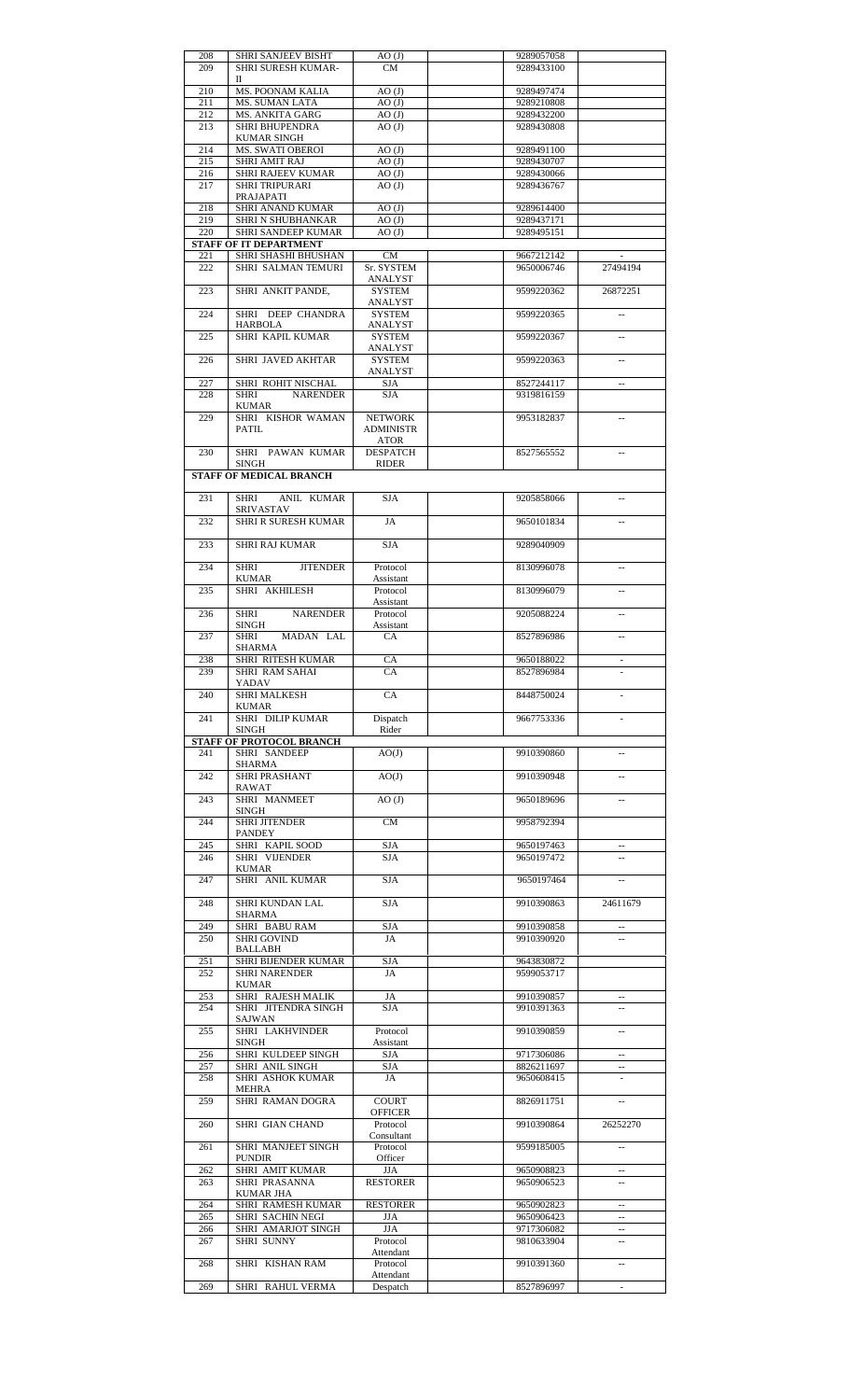|                    |                                    | Rider             |                |            |                          |
|--------------------|------------------------------------|-------------------|----------------|------------|--------------------------|
| 270                | SHRI ASEEM                         | Despatch          |                | 9599184998 |                          |
|                    | <b>SIDDHIQUI</b>                   | Rider             |                |            |                          |
| 271                | <b>SHRI SUDHIR</b>                 | Despatch          |                | 8527896998 |                          |
|                    |                                    | Rider             |                |            |                          |
| 272                | PROTOCOL OFFICER                   |                   |                | 8527734373 |                          |
|                    | ON MEDICAL DUTY ON                 |                   |                |            |                          |
|                    | ROTATIONAL BASIS                   |                   |                |            |                          |
|                    | <b>STAFF OF P&amp;P BRANCH</b>     |                   |                |            |                          |
|                    |                                    |                   |                |            |                          |
| 273                | SHRI WAFA                          | AO(J)             |                | 9599184999 | $\overline{a}$           |
|                    | HASAN, AO(J)                       |                   |                |            |                          |
| 274                | SHRI VIKAS                         | <b>SJA</b>        |                | 8527000563 | ш,                       |
|                    | <b>MALHOTRA</b>                    |                   |                |            |                          |
| 275                | SHRI NAVEEN                        | <b>SJA</b>        |                | 9910390850 | u.                       |
|                    | <b>KUMAR</b>                       |                   |                |            |                          |
| 276                | SHRI PRASHANT                      | JA                |                | 9910390852 |                          |
|                    |                                    |                   |                |            |                          |
|                    | PANT                               |                   |                |            |                          |
| 277                | SHRI SANDEEP                       | <b>JJA</b>        |                | 9717910071 |                          |
|                    | <b>DHYANI</b>                      |                   |                |            |                          |
| 278                | SHRI TILAK RAJ                     | <b>JJA</b>        |                | 9289436969 |                          |
| 279                | SHRI PRASHANT                      | JA                |                | 9650049922 |                          |
|                    | MITTAL                             |                   |                |            |                          |
| 280                | SHRI VED                           | JA                |                | 9650058833 |                          |
|                    |                                    |                   |                |            |                          |
|                    | PRAKASH, JA                        |                   |                |            |                          |
| 281                | <b>SHRI SANJAY</b>                 | <b>SJA</b>        |                | 8527000562 |                          |
|                    | KUMAR                              |                   |                |            |                          |
| 282                | <b>SHRI RAMESH</b>                 | <b>SJA</b>        |                | 9650197467 | u.                       |
|                    | <b>KUMAR VIMAL</b>                 |                   |                |            |                          |
| 283                | <b>SHRI TRILOK SINGH</b>           | JA                |                | 9599551731 |                          |
|                    | <b>BISHT</b>                       |                   |                |            |                          |
| 284                | <b>SHRI GOPAL SINGH</b>            | <b>COURT</b>      |                | 9650033834 | ш,                       |
|                    |                                    | <b>OFFICER</b>    |                |            |                          |
| 285                | <b>SHRI RAMESH</b>                 | <b>SJA</b>        |                | 9650033839 | Ξ.                       |
|                    |                                    |                   |                |            |                          |
|                    | <b>CHAND</b>                       |                   |                |            |                          |
| 286                | SHRI SACHIN                        | <b>JJA</b>        |                | 8800741004 |                          |
| 287                | SHRI PARVEEN,                      | <b>JJA</b>        |                | 9650197465 |                          |
| 288                | SHRI ANKIT KUMAR                   | <b>JJA</b>        |                | 7428757888 |                          |
| 289                | SHRI RAM JANAM                     | <b>DESPATCH</b>   |                | 9650197466 |                          |
|                    | YADAV                              | RIDER             |                |            |                          |
| 290                | MOHD. RAFIQ                        | CA                |                | 8826222665 | $\overline{\phantom{a}}$ |
| 291                |                                    | <b>CA</b>         |                | 8826222663 |                          |
|                    | SHRI DIBASH                        |                   |                |            | $\overline{a}$           |
|                    | NAYAK                              |                   |                |            |                          |
| 292                | <b>SHRI GANGA RAM</b>              | <b>CA</b>         |                | 9910391364 | $\overline{a}$           |
|                    | <b>STAFF OF CARETAKING SECTION</b> |                   |                |            |                          |
|                    |                                    |                   |                |            |                          |
| 293                | <b>SHRI</b><br>TEJ<br><b>SINGH</b> | SJA               | $\overline{c}$ | 8826260962 | $\ddotsc$                |
|                    | PANWAR                             |                   |                |            |                          |
| 294                | SHRI MANOJ GAUR                    | JA/Resident       |                | 9717394840 | --                       |
|                    |                                    |                   |                |            |                          |
|                    |                                    | Court Officer     |                |            |                          |
| 295                | SHRI JEET RAM                      | JA/Resident       | 23382809       | 9599556366 | $\overline{a}$           |
|                    |                                    | Court Officer     |                |            |                          |
| 296                | <b>PRAVEEN</b><br><b>SHRI</b>      | JA                |                | 8826260973 |                          |
|                    | <b>KUMAR SHAH</b>                  |                   |                |            |                          |
| 297                | <b>SHRI SHEKHAR</b>                | <b>RESTORER</b>   |                | 9650061310 | $\overline{\phantom{a}}$ |
|                    | <b>MEDIATION BRANCH</b>            |                   |                |            |                          |
| 298                | <b>KIRTIMJAY</b><br><b>SHRI</b>    | <b>SJA</b>        |                | 9289383006 |                          |
|                    | UPADHYAY, SJA                      |                   |                |            |                          |
| 299                | <b>MOHIT</b><br><b>SHRI</b>        | JA                |                | 9289383007 |                          |
|                    | SHARMA, JA                         |                   |                |            |                          |
| 300                | <b>GAGAN</b><br><b>SHRI</b>        | JA                |                | 9289383008 |                          |
|                    | BAKSHI, JA                         |                   |                |            |                          |
| <b>OTHER STAFF</b> |                                    |                   |                |            |                          |
|                    |                                    |                   |                |            |                          |
| 301                | SHRI SUKHVINDER                    | <b>SPA</b>        |                | 8448749006 |                          |
|                    | <b>SINGH</b>                       |                   |                |            |                          |
| 302                | <b>SHRI</b><br><b>RAKESH</b>       | <b>SJA</b>        |                | 7428984100 |                          |
|                    | <b>KOTNALA</b>                     |                   |                |            |                          |
| 303                | <b>SURENDER</b><br><b>SHRI</b>     | <b>SJA</b>        |                | 9289490808 |                          |
|                    | <b>PRASAD</b>                      |                   |                |            |                          |
|                    | <b>DHASMANA</b>                    |                   |                |            |                          |
| 304                | SHRI ANIL KUMAR                    | <b>SJA</b>        |                | 9717888202 | $\blacksquare$           |
|                    |                                    |                   |                |            |                          |
|                    | <b>SINGH</b>                       |                   |                |            |                          |
| 305                | SHRI AMIT KUMAR                    | JA                |                | 9958792395 | ۰                        |
| 306                | <b>DEVINDER</b><br><b>SHRI</b>     | JA                |                | 8826682345 |                          |
|                    | <b>SINGH</b>                       |                   |                |            |                          |
| 307                | SHRI LOVE JOY                      | JA                |                | 9717991830 |                          |
|                    | MELVIN D'CUNHA                     |                   |                |            |                          |
| 308                | <b>SHRI VARUN</b>                  | JA                |                | 9289134500 |                          |
|                    | <b>MANDAR</b>                      |                   |                |            |                          |
| 309                | <b>SHRI DINESH</b>                 | JA                |                | 9311411588 |                          |
|                    |                                    |                   |                |            |                          |
|                    | <b>PATWAL</b>                      |                   |                |            |                          |
| 310                | <b>SHRI MANISH</b>                 | PA, A/w JR-       |                | 7428367070 |                          |
|                    | <b>KUMAR</b>                       | cum-              |                |            |                          |
|                    |                                    | Secretary to      |                |            |                          |
|                    |                                    | <b>HCJ</b>        |                |            |                          |
| 311                | <b>SHRI SNJEEV</b>                 | PA                |                | 9289111955 |                          |
|                    | <b>KUMAR</b>                       |                   |                |            |                          |
| 312                | <b>SHRI SATPAL</b>                 | Despatch          |                | 9958792380 |                          |
|                    | <b>SINGH</b>                       | Rider             |                |            |                          |
| 313                | SHRI DEEPAK                        | Despatch          |                | 8800599758 | $\overline{a}$           |
|                    | <b>NIRMAL</b>                      | Rider             |                |            |                          |
| 314                |                                    |                   |                | 9650197460 |                          |
|                    | SHRI ARUN KUMAR                    | Despatch          |                |            |                          |
|                    |                                    | Rider             |                |            | ÷,                       |
| 315                | SHRI ANIL KUMAR                    | Despatch          |                | 8800599673 |                          |
|                    | WALIA                              | Rider             |                |            |                          |
| 316                | SHRI ASHOK<br><b>KUMAR ARYA</b>    | Despatch<br>Rider |                | 9811179789 | 9899648059               |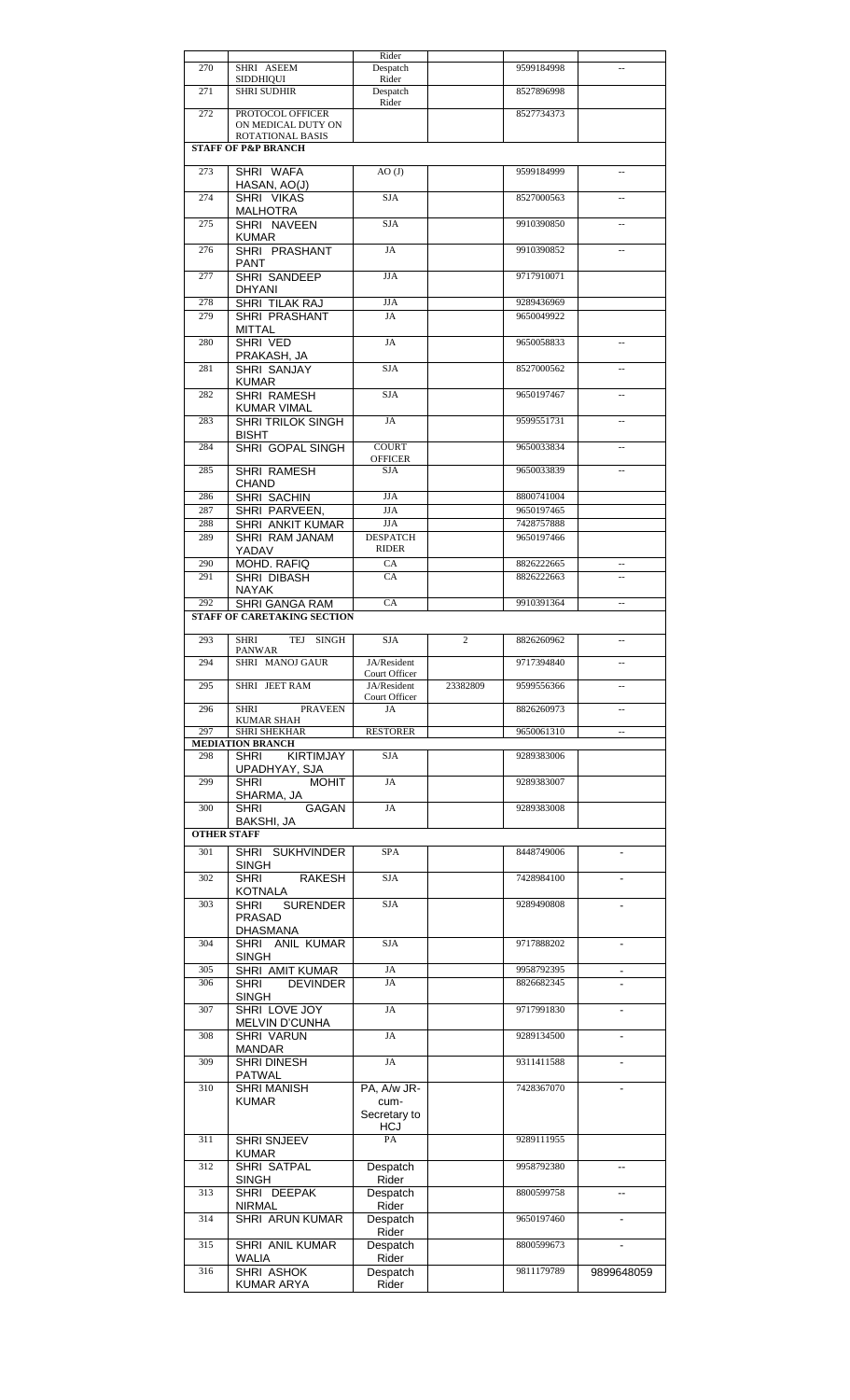| 317 | SHRI NISHANT            | Despatch  | 8800596785 | --    |
|-----|-------------------------|-----------|------------|-------|
|     | <b>KATHURIA</b>         | Rider     |            |       |
| 318 | SHRI RAJ KUMAR-I        | Despatch  | 9958792414 |       |
|     |                         | Rider     |            |       |
| 319 | SHRI RAJ KUMAR          | Despatch  | 9289496060 |       |
|     |                         | Rider     |            |       |
| 320 | <b>SHRI VIJAY KUMAR</b> | <b>CA</b> | 9910391354 | $-$   |
| 321 | SHRI YOGESH NEGI        | СA        | 9821131439 | $- -$ |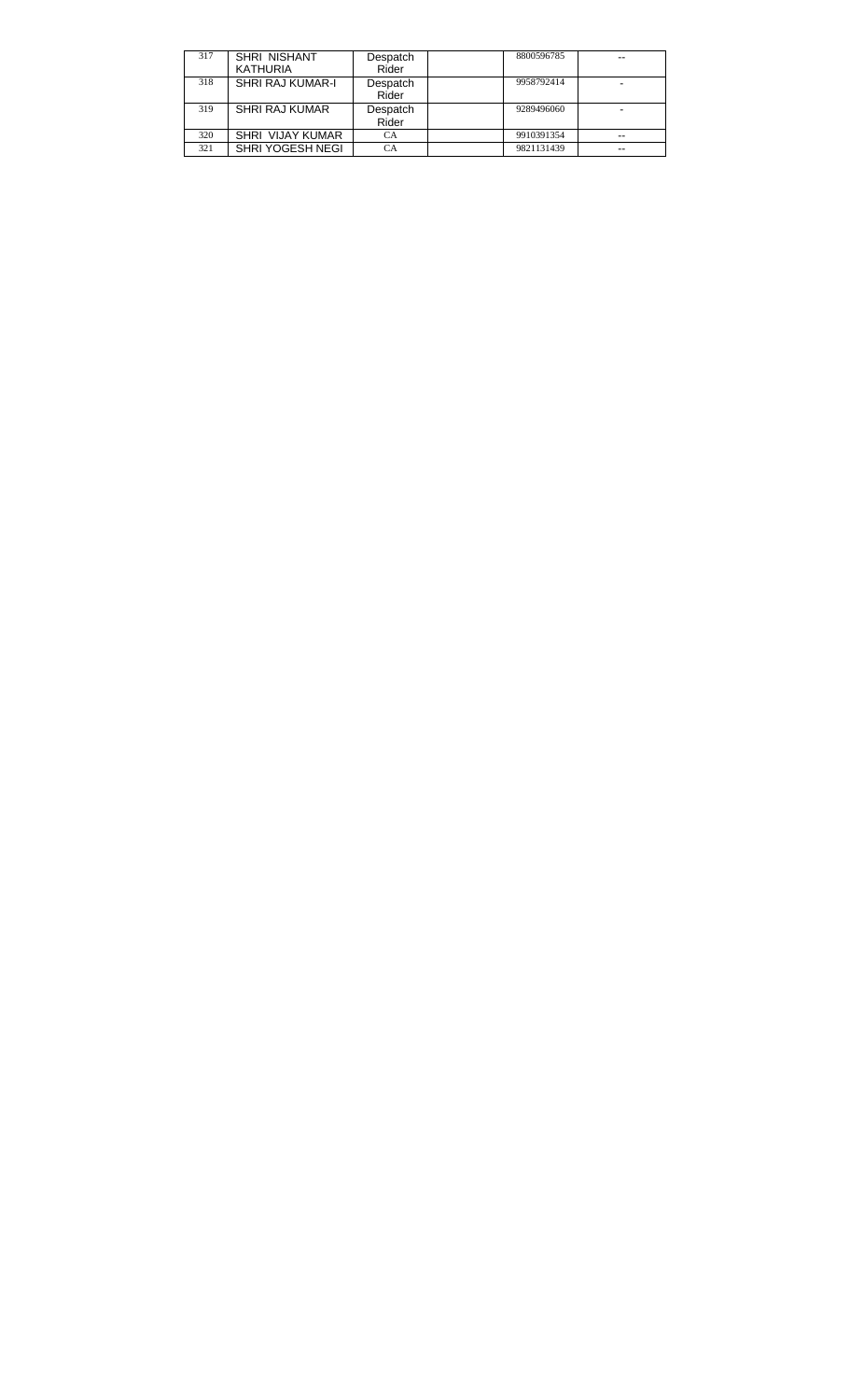| List of officers and staff of Delhi International Arbitration Centre with their officially allotted telephone numbers |  |
|-----------------------------------------------------------------------------------------------------------------------|--|
|                                                                                                                       |  |

| <b>NAME &amp; ADDRESS</b>                        | <b>OFFICE No.</b> | <b>RESIDENCE</b> |
|--------------------------------------------------|-------------------|------------------|
| MS. KAVERI BAWEJA, CO-ORDINATOR                  | 23386493          | 011-47074043     |
|                                                  | 23386492 Extn. 32 |                  |
|                                                  | 9910384772        |                  |
|                                                  |                   |                  |
| SHRI PRANJAL ANEJA, ADDL. CO-ORDINATOR           | 8527291411        |                  |
|                                                  |                   |                  |
| T. PRIYADARSHINI, ADDL. CO-ORDINATOR<br>MS.      | 9971611400        | 011-49057533     |
|                                                  |                   |                  |
| SHRI NISHANT GARG, ADDL. CO-ORDINATOR            | 8130663434        | 29562819         |
|                                                  |                   |                  |
| SHRI JUGAL KISHORE, DEPUTY REGISTRAR             | 9205827955        | 0120-4749693     |
|                                                  |                   |                  |
| SHRI HITESH KUMAR, Asstt. Registrar              | 9910390958        |                  |
|                                                  |                   |                  |
| MS. POOJA SURYAVANSHI, AO (J)                    | 9650301086        | $\overline{a}$   |
| MR. AJIT CHAUHAN, COURT OFFICER                  | 9289133380        |                  |
| SHRI NAVEEN KUMAR SHARMA, SPA                    | 9319399816        |                  |
| SHRI RAJESH GAUTAM, JA                           | 8527090489        |                  |
| SHRI SUKESH KUMAR SINGH, JA                      | 9667992756        |                  |
| SHRI RADHEY SHYAM, JA                            | 8527291621        |                  |
| SHRI CHANDRA MOHAN SAH, JA                       | 9319399817        |                  |
| Ms. NUPUR SETHI, AAO                             | 7428499140        |                  |
| SHRI NISHU, JJA (Diverted Capacity)              | 9289123311        |                  |
| SHRI YATISH SINGH, JJA (Diverted Capacity)       | 9289123330        |                  |
| SHRI SIDHARTH GAUR, ACCOUNT ASSISTANT            | 9650104654        |                  |
| (CONTRACTUAL)                                    |                   |                  |
| SIDDHARTH AGGARWAL, DEPUTY COUNSEL<br>MR         | 9319396971        |                  |
| (CONTRACTUAL)                                    |                   |                  |
| ASHISH PADAM, DEPUTY COUNSEL<br>MR               | 9319396973        |                  |
| (CONTRACTUAL)                                    |                   |                  |
| GARIMA RAM CHANDANI, DEPUTY COUNSEL<br><b>MS</b> | 9319396974        |                  |
| (CONTRACTUAL)                                    |                   |                  |
| ROBIN TAGORE, DEPUTY COUNSEL<br><b>MS</b>        | 9319396975        |                  |
| (CONTRACTUAL)                                    |                   |                  |
| VINEET PANDEY, DEPUTY COUNSEL<br>MR              | 9650104533        |                  |
| (CONTRACTUAL)                                    |                   |                  |
| MALVIKA BHARDWAJ, DEPUTY COUNSEL<br><b>MS</b>    | 9650104584        |                  |
| (CONTRACTUAL)                                    |                   |                  |
| SHRI DAULAT RAM, CA (DEPUTATION)                 | 8527090486        |                  |
| SHRI BHAIYA LAL, CA                              | 9319399818        |                  |
| SHRI BRAJESH KUMAR, CA                           | 9650309073        |                  |
| SHRI ASHISH GAUTAM, CA (CONTRACTUAL)             | 9205522447        |                  |
| SHRI PAWAN, CA (CONTRACTUAL)                     | 8527090488        |                  |
| SHRI MANJEET, CA (CONTRACTUAL)                   | 8527090480        |                  |
| SHRI ANKUR RANA, CA (CONTRACTUAL)                | 8527090487        |                  |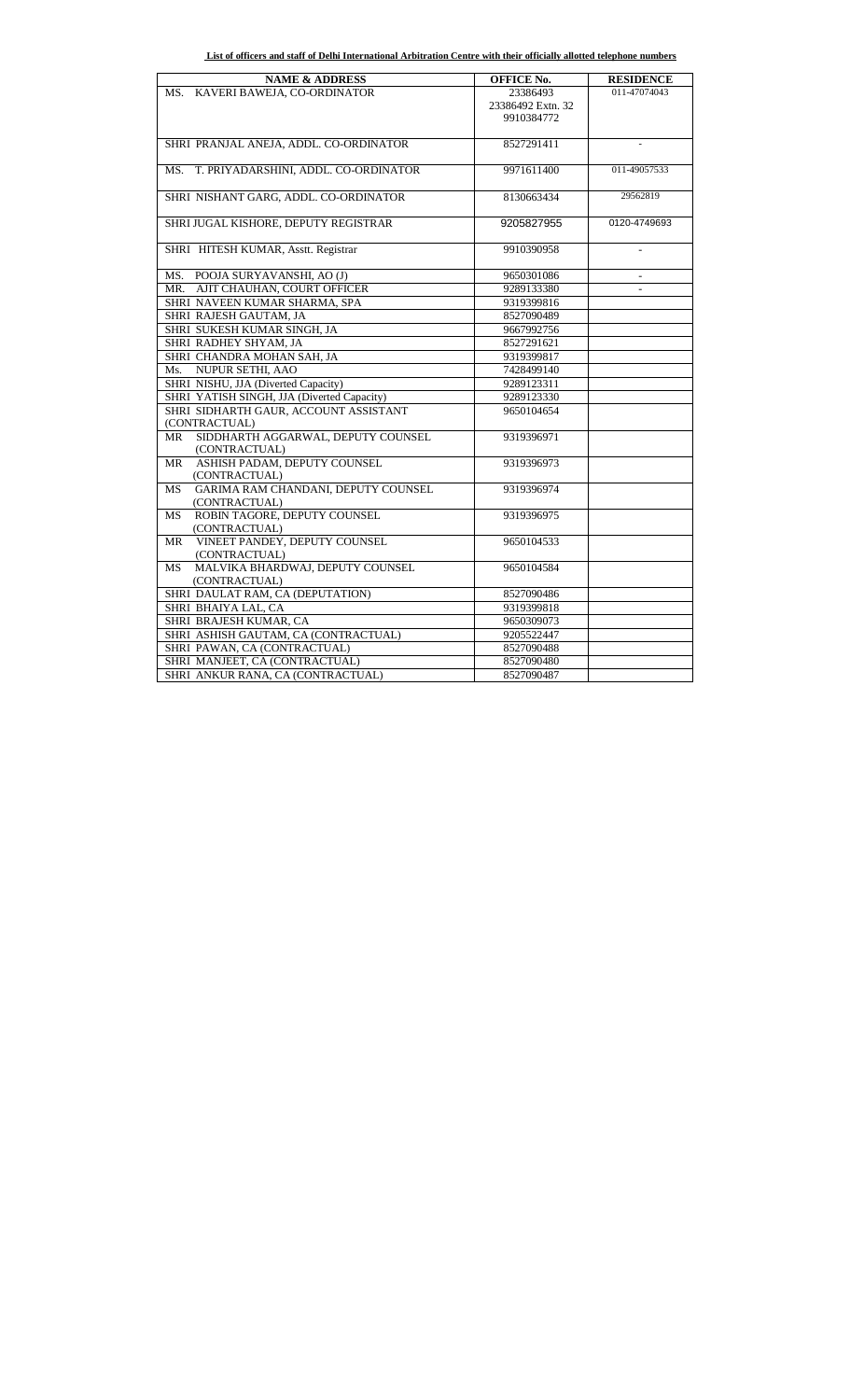# **PRIVATE SECRETARIES TO HON'BLE THE CHIEF JUSTICE AND HON'BLE JUDGES**

| NAME OF THE PRIVATE SECY.     | <b>RESIDNECE No.</b>         | <b>MOBILE NO.</b> |
|-------------------------------|------------------------------|-------------------|
| Mr. Sreeram                   | 40554737                     | 9650098890        |
| Mr. Manoj Kumar Lohani        |                              | 9205665765        |
| Mr. M S Rawat                 |                              | 7042777914        |
| Mr. Vipin Kumar Rai           |                              | 8527680071        |
| Ms. Prem Bala Chhabra, AR     | 25997886                     | 9667714422        |
| Mr. Sandeep Kumar             |                              | 9205701866        |
| Mr. Kamlesh Kumar             | $\overline{a}$               | 9205839299        |
| Mr. Kunal Maggu               |                              | 9599550186        |
| Mr. Dushyant Rawal            |                              | 9205230440        |
| Mr. Anil Kumar                |                              | 9650709822        |
| Mr. Rajender Singh Karki      | 26113760                     | 9667991098        |
| Mr. Sumit Ghai                | $\qquad \qquad \blacksquare$ | 9319815902        |
| Mr. Pradeep Sharma            |                              | 9650268881        |
| Ms. Garima Madan              |                              | 7303882148        |
| Mr. Dinesh Singh Nayal        | 26827380                     | 8527766955        |
| Ms. Shaloo Batra              | 22047207                     | 9205461366        |
| Mr. Sunil Singh Negi          |                              | 9910223582        |
| Mr. Praveen Kumar Babbar      |                              | 9311544141        |
| Mr. Jitender Kumar            | $\overline{\phantom{a}}$     | 9599952430        |
| Mr. Kamal Kumar               | 40363747                     | 9599952410        |
| Ms. Shitu Nagpal              | 25281697                     | 9667712255        |
| Ms. Sunita Rawat              | ÷                            | 9667711881        |
| Ms. Sapna Sethi               | $\overline{a}$               | 9319815972        |
| Ms. Sangeeta Anand            | 22085180                     | 8448611977        |
| Mr. Hari Om                   |                              | 9599661623        |
| Mr. Kamal Kant Mendiratta, AR | 46576557                     | 9717991823        |
| Ms. Manjeet Kaur              |                              | 9650203363        |
| Mr. Amit Arora                | $\overline{\phantom{0}}$     | 7428333500        |
| Ms. Mamta Arya                |                              | 7428333800        |
| Ms. Nirmala Tiwari            |                              | 8826300231        |
| Mr. Pradeep Patwal            | -                            | 9810961661        |
| Mr. Dinesh Chandra            |                              | 9667911400        |
| Ms. Harvinder Kaur Bhatia     |                              | 9560575003        |
| Mr. P. S. Tariyal             |                              | 9289433477        |
| Ms. Neetu Nair                |                              | 9711087739        |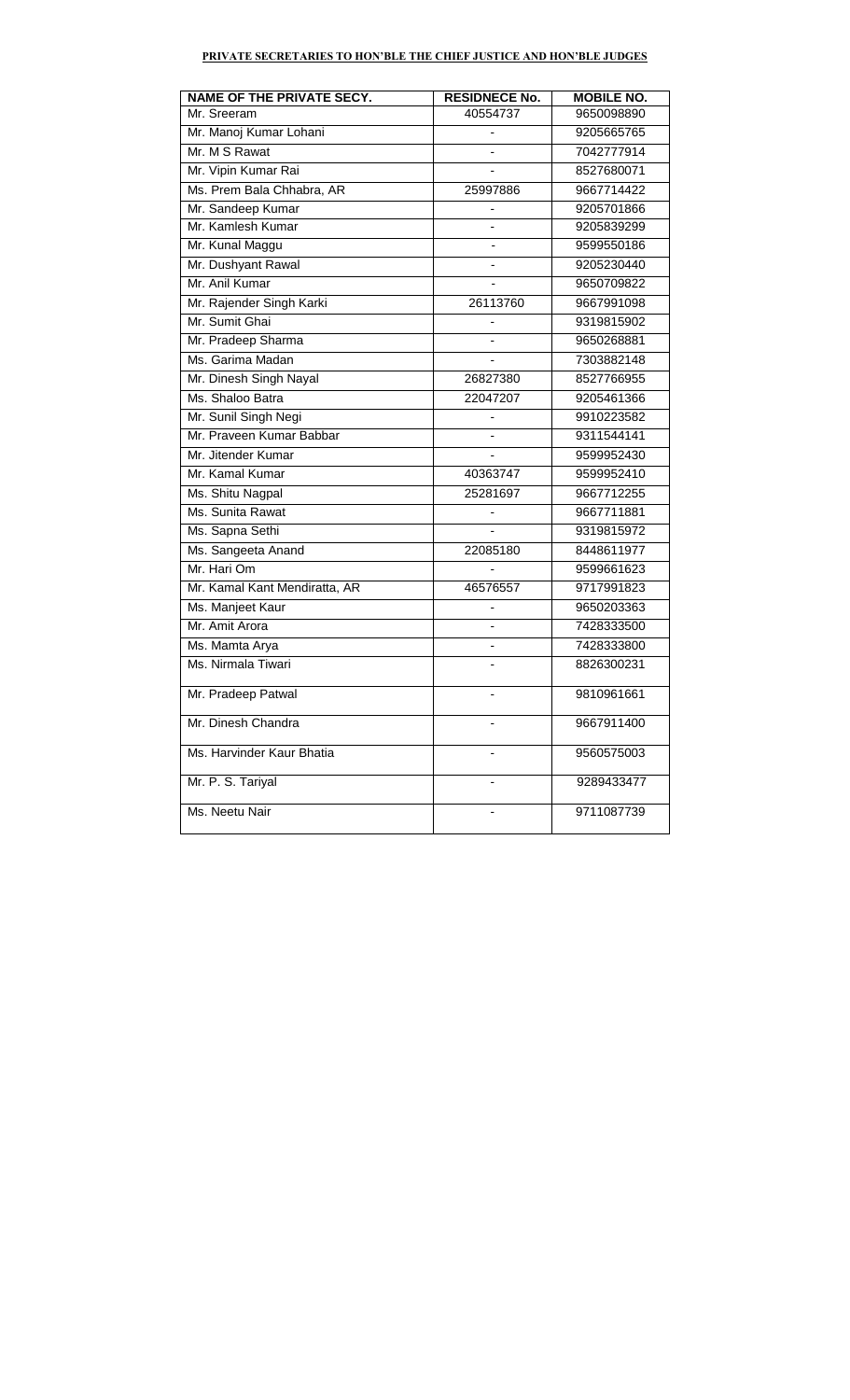# **COURT MASTERS/ AO (J) S TO HON'BLE THE CHIEF JUSTICE AND HON'BLE JUDGES**

| NAME OF THE COURT MASTER/ AO(J) RESIDNECE No. |    | <b>MOBILE NO.</b>     |
|-----------------------------------------------|----|-----------------------|
| Mr. Lokpal Singh                              |    | 8448937563            |
| Mr. Pankaj Vats                               |    | 9667722088            |
| Mr. Rajeev Nautiyal                           |    | 9319078787            |
| Mr. Sanjay Bhardwaj                           |    | 8448937732            |
| Mr. Bharat Gulati                             |    | 9650033297            |
| Mr. Rajesh Kumar                              |    | 8448937665            |
| Ms. Saphalta Bhati                            |    | 7428238686            |
| Mr. Dharmender Joshi, AO(J)                   |    | 8448937483            |
| Ms. Mridula Sharma, AO(J)                     |    | 9650908783            |
| Mr. Rajeev Kumar Bhardwaj                     |    | 9319989764            |
| Ms. Babita Haritash                           |    | 8448937460            |
| Mr. Praveen Kumar                             |    | 9650040160            |
| Mr. Anil Kumar Chopra                         |    | 8448937442            |
| Mr. Anand Prakash Pinani, AO(J)               |    | 7428776555            |
| Mr. Rajesh                                    |    | 8448937693            |
| Mr. Vineet Kumar Garg, AO(J)                  | ÷, | 8448937833            |
| Mr. Anil Kumar, SJA                           |    | 9650905655            |
| Mr. Rajinder Negi                             |    | 9289433133            |
| Mr. Dalip Kumar Bajaj, AO(J)                  |    | 8448937467/9811274408 |
| Mr. Sandeep Sharma, AR                        | ÷, | 8448937721            |
| Mr. Sanjoy Kumar Ojha                         |    | 9667711887            |
| Mr. Vijay Pal Singh                           |    | 9667711866            |
| Mr. Nandan Singh, AO(J)                       |    | 9319815952            |
| Mr. Pankaj Goel, AO(J)                        |    | 8448937643            |
| Mr. Harish Ahlawat                            |    | 9319815962            |
| Mr. Nikhil Tiwari                             |    | 8448937641            |
| Ms. Suman Chawla                              |    | 9650306323            |
| Mr. Dileep Namrani                            |    | 8448937485/9013456923 |
| Mr. Ajai Kumar Rana, AO(J)                    | ٠  | 8448937439            |
| Ms. Neelam Rawat                              | ٠  | 9717979616            |
| Mr. Pramod Kumar                              | ä, | 9999148005            |
| Ms. Sangeeta Sharma                           |    | 9958636255            |
| Ms. Usha Rawat                                |    | 9560033088            |
| Dr. Faizal Zaiki                              |    | 8448937499            |
| Mr. Rajesh Kumar Malhotra, AO (J)             |    | 8448937675            |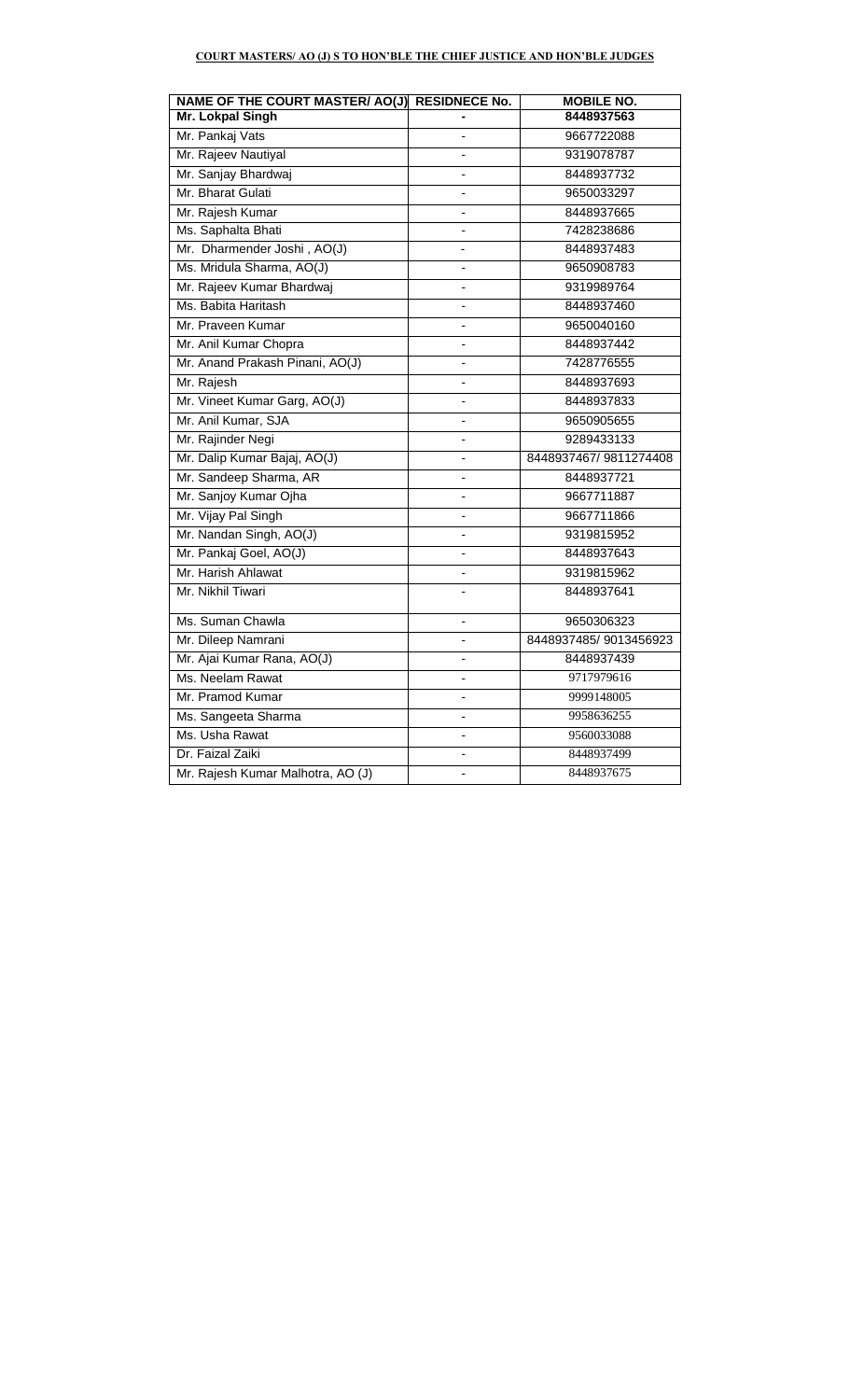#### **CHAUFFEURS (PROTOCOL BRANCH)**

| S.NO.      | <b>NAME OF THE CHAUFFEURS</b>               | <b>MOBILE NO.</b>        |
|------------|---------------------------------------------|--------------------------|
| 1.         | AYOUB ALI                                   | 9717490130               |
| 2.         | <b>ANAND SINGH</b>                          | 9958792386               |
| 3.         | <b>ANIL KUMAR-II</b>                        | 8527896985               |
| 4.<br>5.   | <b>ANIL MAVI</b><br><b>BALJEET SINGH</b>    | 8527000395<br>8527896992 |
| 6.         | <b>BALRAJ KUMAR</b>                         | 9958792413               |
| 7.         | <b>BHUPINDER SINGH RAGHAV</b>               | 9717306024               |
| 8.         | <b>BIPAN KUMAR</b>                          | 9958792410               |
| 9.         | CHIRANJI LAL                                | 9910223182               |
| 10.        | <b>CLEMENT PETER</b>                        | 9910390931               |
| 11.        | <b>DEEPAK KUMAR</b>                         | 8527896988               |
| 12.        | DEEPAK THAPA                                | 9717306083               |
| 13.        | DHANRAJ SEHRAWAT                            | 8527896982               |
| 14.        | DHARAMVIR SINGH                             | 9717179816               |
| 15.        | <b>DINESH</b>                               | 8527896983<br>9958792403 |
| 16.<br>17  | DURGA PRASAD GALAMI<br><b>GANGA RAM</b>     | 9910391364               |
| 18.        | <b>GODAN SINGH BISHT</b>                    | 9910390957               |
| 19.        | <b>GULJAR SINGH</b>                         | 9717008184               |
| 20.        | <b>GULSHAN KUMAR</b>                        | 9717490124               |
| 21.        | <b>GURJEET SINGH</b>                        | 9717306084               |
| 22.        | <b>HARISH RAWAT</b>                         | 9958792392               |
| 23.        | <b>HEERA SINGH</b>                          | 9667395228               |
| 24.        | <b>JAGAT KHATRI</b>                         | 9717306079               |
| 25.        | <b>JAGVIR SINGH</b>                         | 9971988891               |
| 26.        | <b>JAI PRAKASH</b>                          | 9910202724               |
| 27.        | JAI PRAKASH KHARITA                         | 8800795780               |
| 28.        | <b>JASPAL SINGH</b><br>JATINDER KUMAR       | 9717490129<br>9717343472 |
| 29.<br>30. | <b>JOGA SINGH</b>                           | 9958792399               |
| 31.        | K.N. SINGH YADAV                            | 9910390953               |
| 32.        | KAPIL DEV SHARMA                            | 9958792382               |
| 33.        | <b>KAPIL KUMAR</b>                          | 9717306081               |
| 34.        | KHEM RAJ POKHREL                            | 9667395224               |
| 35.        | <b>KISHORE</b>                              | 9910391356               |
| 36.        | MAHENDER PRAJAPATI                          | 9717037788               |
| 37.        | <b>MANBAR SINGH</b>                         | 9958792387               |
| 38.        | MANGAL BAL TAMANG                           | 9667395226               |
| 39.        | <b>MANIK BANIK</b>                          | 9958792391               |
| 40.<br>41. | <b>MANOJ KUMAR</b><br><b>MANOJ KUMAR</b>    | 9717306085<br>9958792422 |
| 42.        | <b>MUKESH</b>                               | 9717306075               |
| 43.        | MURLI MANOHAR THAKUR                        | 9717490125               |
| 44.        | <b>NARENDER KUMAR</b>                       | 8527896989               |
| 45.        | NARESH KUMAR TYAGI                          | 9958792396               |
| 46.        | PAWAN KUMAR                                 | 9667395227               |
| 47.        | PRADEEP KUMAR                               | 9958792400               |
| 48.        | RADHEY SHYAM                                | 9717991566               |
| 49.        | RAGHU NATH SINGH                            | 9958792383               |
| 50.        | RAJA RAM-I                                  | 9958792411               |
| 51.<br>52  | RAJA RAM-II<br>RAJESH KUMAR                 | 9958792406<br>9667395223 |
| 53.        | <b>RAKESH KUMAR</b>                         | 9910391352               |
| 54.        | <b>RAKESH NATH</b>                          | 9910391353               |
| 55.        | RAM AVADH YADAV                             | 9958792388               |
| 56.        | RAM PHAL                                    | 9958792385               |
| 57.        | RAMESH                                      | 9958792416               |
| 58.        | RAMESH-I                                    | 9958792408               |
| 59.        | RAMESH KUMAR SHARMA                         | 9958792389               |
| 60.        | RAMESH YADAV                                | 9958792401               |
| 61.        | RAVI                                        | 9717037799               |
| 62.        | <b>RAVI PRAKASH</b><br><b>SANDEEP LAKRA</b> | 9958792417               |
| 63.<br>64. | SANJAY GOSWAMI                              | 9717306073<br>8527896993 |
| 65.        | <b>SANJAY KUMAR</b>                         | 9958792421               |
| 66.        | <b>SATISH KUMAR</b>                         | 9958792393               |
| 67.        | SATYE SINGH                                 | 9717490127               |
| 68.        | <b>SHASHI THAKUR</b>                        | 9910391365               |
| 69.        | SRI RAM                                     | 9717490126               |
| 70.        | SUKHVIR SINGH                               | 8527896990               |
| 71.        | <b>SUNIL BANSAL</b>                         | 9717305043               |
| 72.        | <b>SURINDER KUMAR</b>                       | 9910391351               |
| 73.        | <b>VIJENDER KUMAR</b>                       | 8527896981               |
| 74.<br>75. | <b>VINAY KUMAR</b><br><b>VIRENDER KUMAR</b> | 9910391358<br>9717306026 |
| 76.        | <b>VIRENDER KUMAR</b>                       | 9958792415               |
| 77.        | <b>VIRENDER SINGH</b>                       | 9667395225               |
| 78.        | VISHAL                                      | 8527896994               |
| 79.        | <b>GOVIND KOHLI</b>                         | 9319390305               |
| 80.        | DEVENDRA SINGH RAMOLA                       | 9319390306               |
| 81.        | <b>RAVI KUMAR</b>                           | 9319390307               |
| 82.        | <b>MADAN LAL</b>                            | 9650908694               |
| 83.        | <b>GAGAN DEEP SINGH</b>                     | 9311744895               |
| 84.        | <b>PANKAJ</b>                               | 9311744894               |
| 85.        | <b>VIKRAM</b>                               | 9311744889               |
| 86.        | <b>AJAY PUNIA</b>                           | 9311744903               |
| 87.        | <b>AMIT KUMAR</b>                           | 9311744891               |
| 88.        | <b>VAIBHAV VERMA</b>                        | 9311744893               |
| 89.        | <b>MANOJ KUMAR</b>                          | 9311744907               |
| 90.<br>91. | RAJENDER SINGH<br>KULWANT SINGH GAHALIAN    | 9311744918<br>9311744892 |
| 92.        | VISHAL                                      | 9311744890               |
| 93.        | AMIT KUMAR YADAV                            | 9311744909               |
| 94.        | DEEPAK KUMAR SINGH                          | 9311744900               |
| 95.        | HIMANSHU KUMAR SINGH                        | 9311744915               |
| 96.        | SAURABH PANDEY                              | 9311744910               |
| 97.        | RAHUL MEENA                                 | 9311744916               |
| 98.        | <b>DEVINDER SINGH</b>                       | 9311744914               |
| 99.        | RAM KUWAR MEENA                             | 9311744917               |
| 100.       | <b>MANISH YADAV</b>                         | 9311744896               |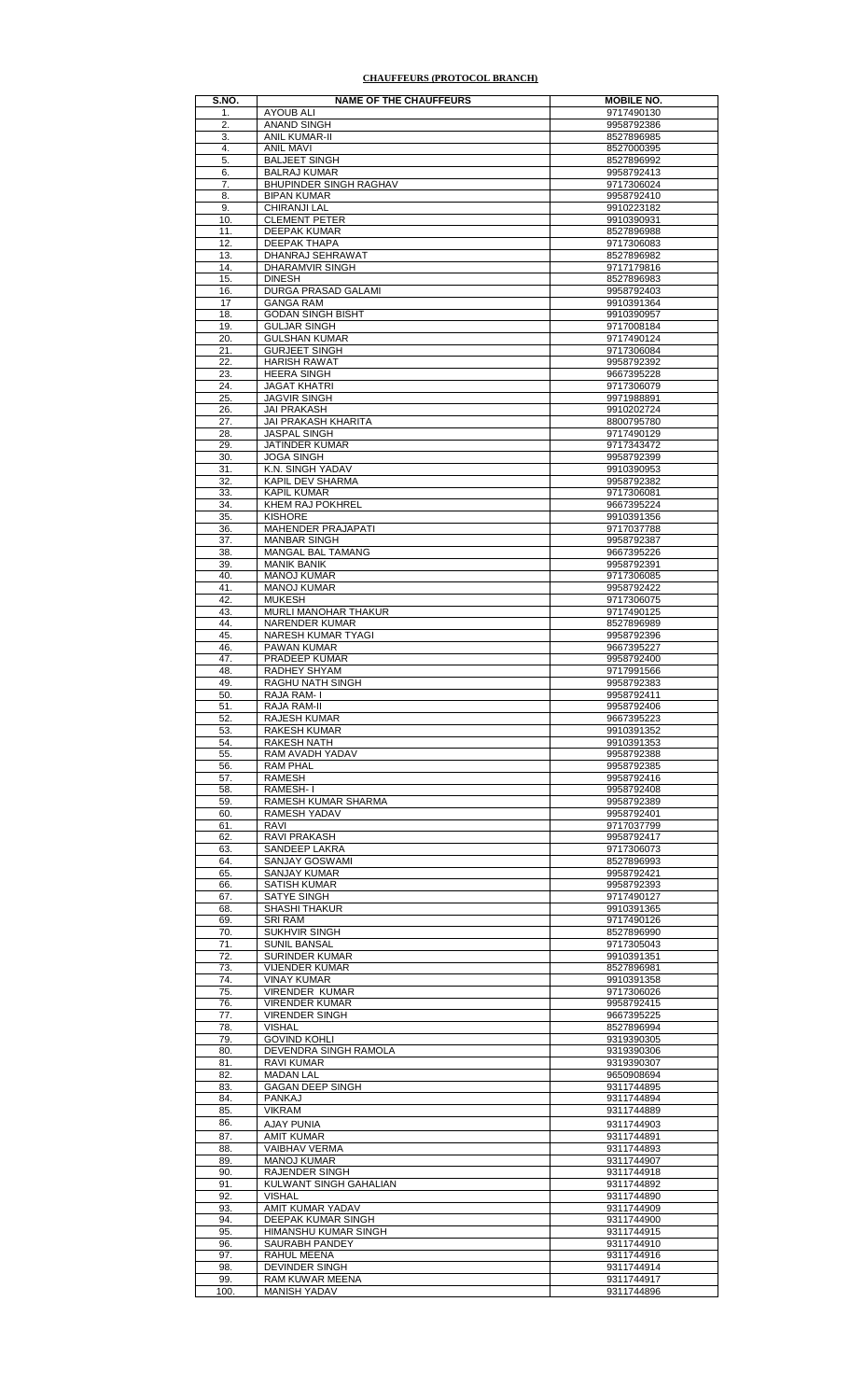| <b>SAHIL PAWAR</b><br>101.<br>9311744904<br>HIMANSHU<br>102.<br>9311744901<br>ARVIND<br>103.<br>9311744913<br><b>ABHISHEK</b><br>9311744899<br>104.<br>SANJEEV<br>105.<br>9311744906 |
|--------------------------------------------------------------------------------------------------------------------------------------------------------------------------------------|
|                                                                                                                                                                                      |
|                                                                                                                                                                                      |
|                                                                                                                                                                                      |
|                                                                                                                                                                                      |
|                                                                                                                                                                                      |
| TAJINDER SINGH<br>9311744905<br>106.                                                                                                                                                 |
| <b>ABHISHEK</b><br>107.<br>9311744908                                                                                                                                                |
| ROHIT KUMAR YADAV<br>108.<br>9311744897                                                                                                                                              |
| <b>SUMESH BHATIA</b><br>109.<br>9311744898                                                                                                                                           |
| VIKRAM<br>110.<br>9311744902                                                                                                                                                         |
| AKASH<br>111.<br>9311744912                                                                                                                                                          |
| <b>ANKIT SHARMA</b><br>112.<br>9311744911                                                                                                                                            |
| <b>SURENDER SINGH</b><br>113.<br>9289022003                                                                                                                                          |

# **GENERAL BRANCH'S PESHI CHAUFFEURS**

| S.NO.    | <b>NAME OF THE CHAUFFEURS</b> | <b>MOBILE NO.</b> |
|----------|-------------------------------|-------------------|
|          | SHRI LAXMAN SINGH             | 9910391366        |
| <u>.</u> | SHRI V.P. SHRIVASTAVA         | 9650238889        |
|          | SHRI JAI SINGH                | 9958792398        |
| ٠.       | <b>SHRI SUKH RAM</b>          | 9910391357        |

# **LIST OF PROCESS SERVERS (PSA BRANCH)**

| S.NO. | <b>NAME OF THE PROCESS SERVER</b>      | <b>MOBILE NO.</b> |
|-------|----------------------------------------|-------------------|
|       | AMIT KUMAR                             | 9599185001        |
| 2     | <b>GAUTAM MADAN</b>                    | 9599185003        |
| 3     | <b>HIRDAY RAM YADAV</b>                | 9599185004        |
| 4     | <b>MUKESH KUMAR</b>                    | 9599185006        |
| 5     | PANKAJ KUMAR                           | 9599185007        |
| 6     | RADHEY SHYAM                           | 9599185009        |
|       | RAJEEV RANA                            | 9599185010        |
| 8     | <b>RAM DHANI</b>                       | 8527896996        |
| 9     | RAMESH CHAND SANWAL                    | 9599185011        |
| 10    | SANJEEV KUMAR                          | 9599185012        |
| 11    | <b>SANJEEV VATS</b>                    | 9599185013        |
| 12    | <b>BHEEM SINGH RAWAT</b>               | 9773796957        |
| 13    | VARUN BINDAL (in diverted capacity)    | 9650104507        |
| 14    | BRIJESH GUJELA (in diverted capacity)  | 9650104513        |
| 15    | SUMIT KUMAR (in diverted capacity)     | 9319399321        |
| 16    | SHREE RAM SINGH (in diverted capacity) | 9650302553        |
| 17    | BHUPENDER (in diverted capacity)       | 9650302331        |
| 18    | AJAY (in diverted capacity)            | 9650302282        |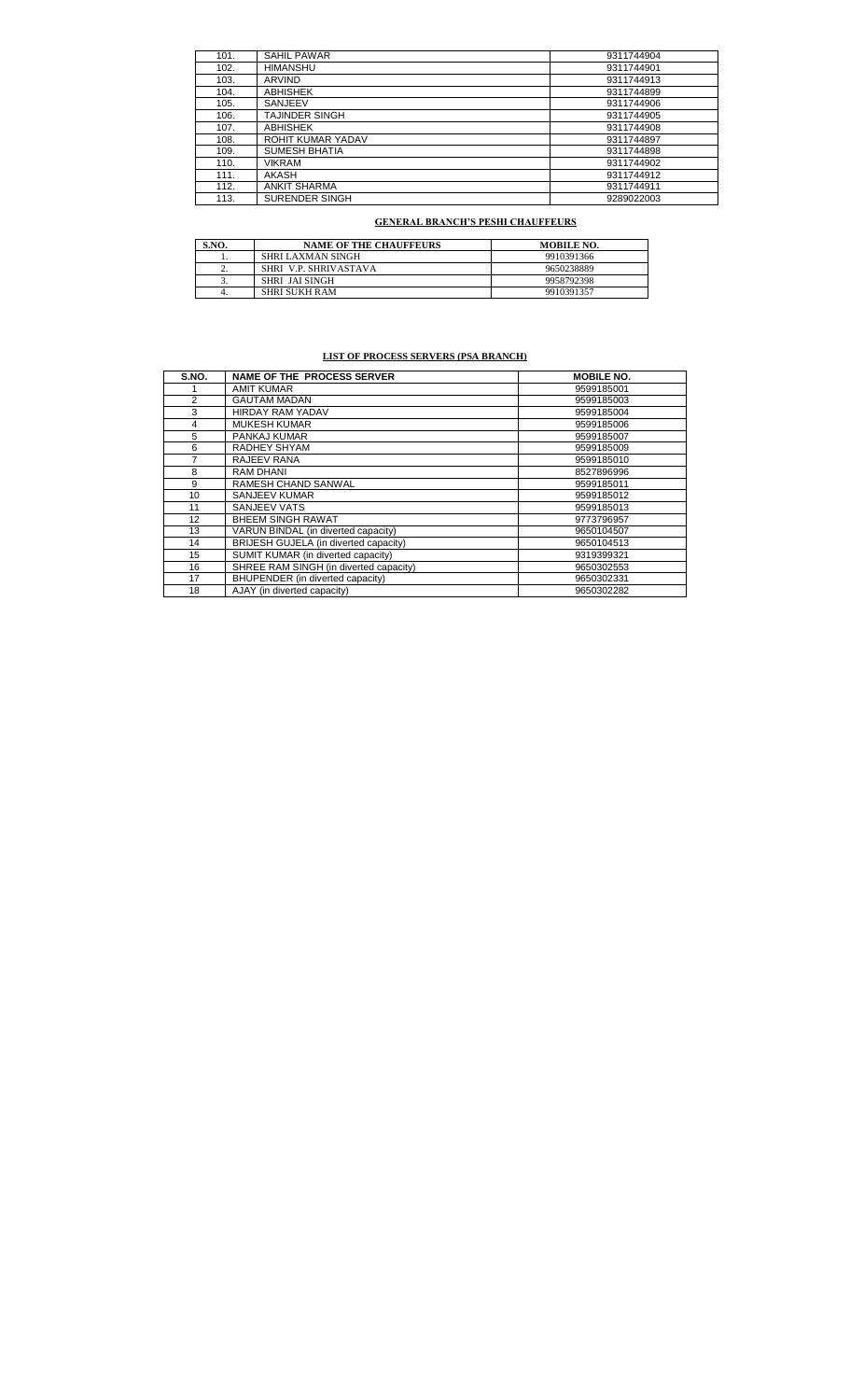# **Designation-based e-Mail IDs of officers of Delhi High Court**

| <b>S. No.</b>  | <b>Designation</b>                                                    | e-Mail ID               |
|----------------|-----------------------------------------------------------------------|-------------------------|
| $\mathbf{1}$   | <b>Registrar General</b>                                              | rg.dhc@nic.in           |
| $\overline{2}$ | Registrar (Vigilance)                                                 | rv.dhc@nic.in           |
| 3              | Registrar (Establishment Branch)                                      | restt.dhc@gov.in        |
| $\overline{4}$ | Registrar (General Admn.-I)                                           | rga1.dhc@nic.in         |
| 5              | Registrar (General Admn.-II)                                          | rga-2.dhc@gov.in        |
| 6              | Registrar (Cash, Budget & Accounts)                                   | rba.dhc@gov.in          |
| $\overline{7}$ | Registrar (Civil I to V, Criminal I to III, Inspection (Appl.) I & II | rappellate.dhc@gov.in   |
| 8              | Registrar (Protocol)                                                  | rprotocol.dhc@gov.in    |
| 9              | Registrar (Special/Examination Cell)                                  | rexam.dhc@gov.in        |
| 10             | Registrar (Filing, Listing. ILR)                                      | rlisting.dhc@gov.in     |
| 11             | Registrar ( $P$ & $P$ )                                               | rpnp.dhc@gov.in         |
| 12             | Registrar (IT)                                                        | rit.dhc@gov.in          |
| 13             | Registrar (Original)                                                  | roriginal.dhc@gov.in    |
| 14             | Registrar (Caretaking)                                                | rcaretaking.dhc@gov.in  |
| 15             | Registrar (RKD)                                                       | rrkd.dhc@gov.in         |
| 16             | Registrar (Writs)                                                     | r-writ.dhc@gov.in       |
| 17             | OSD (Gazette2 Branch)                                                 | osd-gazette2.dhc@gov.in |
| 18             | <b>Chief Protocol Officer</b>                                         | cpo.dhc@nic.in          |
| 19             | Joint Registrar-cum-Secretary to Hon'ble the Chief Justice            | $ppshcj-dhc@gov.in$     |
| 20             | Joint Registrar (Protocol-2)                                          | jr.protocol2-dhc@gov.in |
| 21             | Joint Registrar (General Admn.)                                       | jrga.dhc@nic.in         |
| 22             | Joint Registrar (Rules)                                               | $jr$ -rules.dhc@gov.in  |
| 23             | Joint Registrar (Vigilance)                                           | jrvigilance.dhc@nic.in  |
| 24             | Joint Registrar (IT)                                                  | jrit.dhc@gov.in         |
| 25             | Joint Registrar (Gazette1 Branch)                                     | jr-gazette1.dhc@gov.in  |
| 26             | Joint Registrar (Estt. - I Branch)                                    | $jr-estt1@dhc.nic.in$   |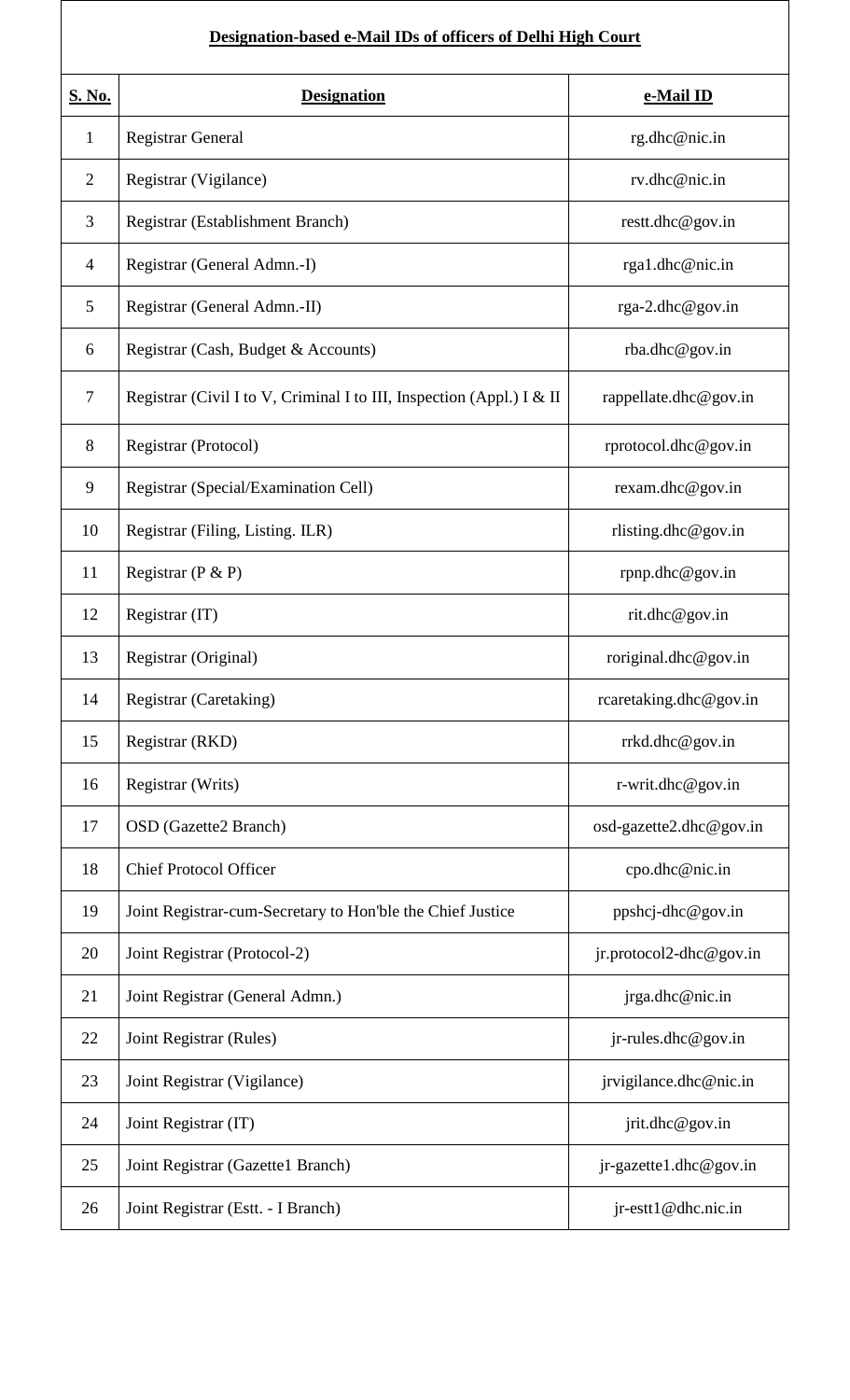| 27 | Joint Registrar (Estt. - II Branch)         | jr-estt2@dhc.nic.in          |
|----|---------------------------------------------|------------------------------|
| 28 | Joint Registrar (Genl. Admn. 2 Branch)      | $jr-ga2.dhc@gov.in$          |
| 29 | Joint Registrar, PIL Cell                   | pilcell.dhc@gov.in           |
| 30 | Public Information Officer - I              | pio1.dhc@nic.in              |
| 31 | <b>Assistant Public Information Officer</b> | apio.dhc@nic.in              |
| 32 | D.R. (Digitization)                         | drdigitization.dhc@nic.in    |
| 33 | D.R. (Library)                              | drlibrary.dhc@nic.in         |
| 34 | D.R. (Writ)                                 | drwrit.dhc@nic.in            |
| 35 | D.R. (Criminal)                             | drcriminal.dhc@nic.in        |
| 36 | D.R. (Appellate)                            | drappellate.dhc@nic.in       |
| 37 | D.R. (Original - II)                        | droriginal2.dhc@gov.in       |
| 38 | D.R. (Medical)                              | drmedical.dhc@gov.in         |
| 39 | D.R. (Examination)                          | drexam.dhc@nic.in            |
| 40 | D.R. (Annual Report Cell)                   | annual report.dhc $@$ gov.in |
| 41 | D.R. (SCMS)                                 | $d$ rscms.dhc@gov.in         |
| 42 | D.R. (Protocol)                             | drprotocol.dhc@gov.in        |
| 43 | D.R. (Genl. Admn. 2 Branch)                 | $dr-ga2.dhc@gov.in$          |
| 44 | D.R. (Ease of Doing Business)               | $dr$ -eodb.dhc@gov.in        |
| 45 | D.R. (Genl. Admin. Branch I)                | $dr-ga1.dhc@gov.in$          |
| 46 | DDO, Delhi High Court                       | ddo.dhc@gov.in               |
| 47 | A.R. (Appellate)                            | arappellate.dhc@nic.in       |
| 48 | A.R. (Gazette)                              | argazette.dhc@nic.in         |
| 49 | A.R. (Gazette 1B Branch)                    | $ar-gazette1B.dhc@gov.in$    |
| 50 | A.R. (Civil)                                | arcivil.dhc@nic.in           |
| 51 | A.R. $(P - n - P)$                          | arpnp.dhc@nic.in             |
| 52 | A.R. (Computer)                             | arcomputer.dhc@nic.in        |
| 53 | A.R. (Writ)                                 | arwrit.dhc@nic.in            |
| 54 | A.R. (RKD)                                  | arrkd.dhc@nic.in             |
| 55 | A.R. (Original - I)                         | $aroriginal1$ .dhc@nic.in    |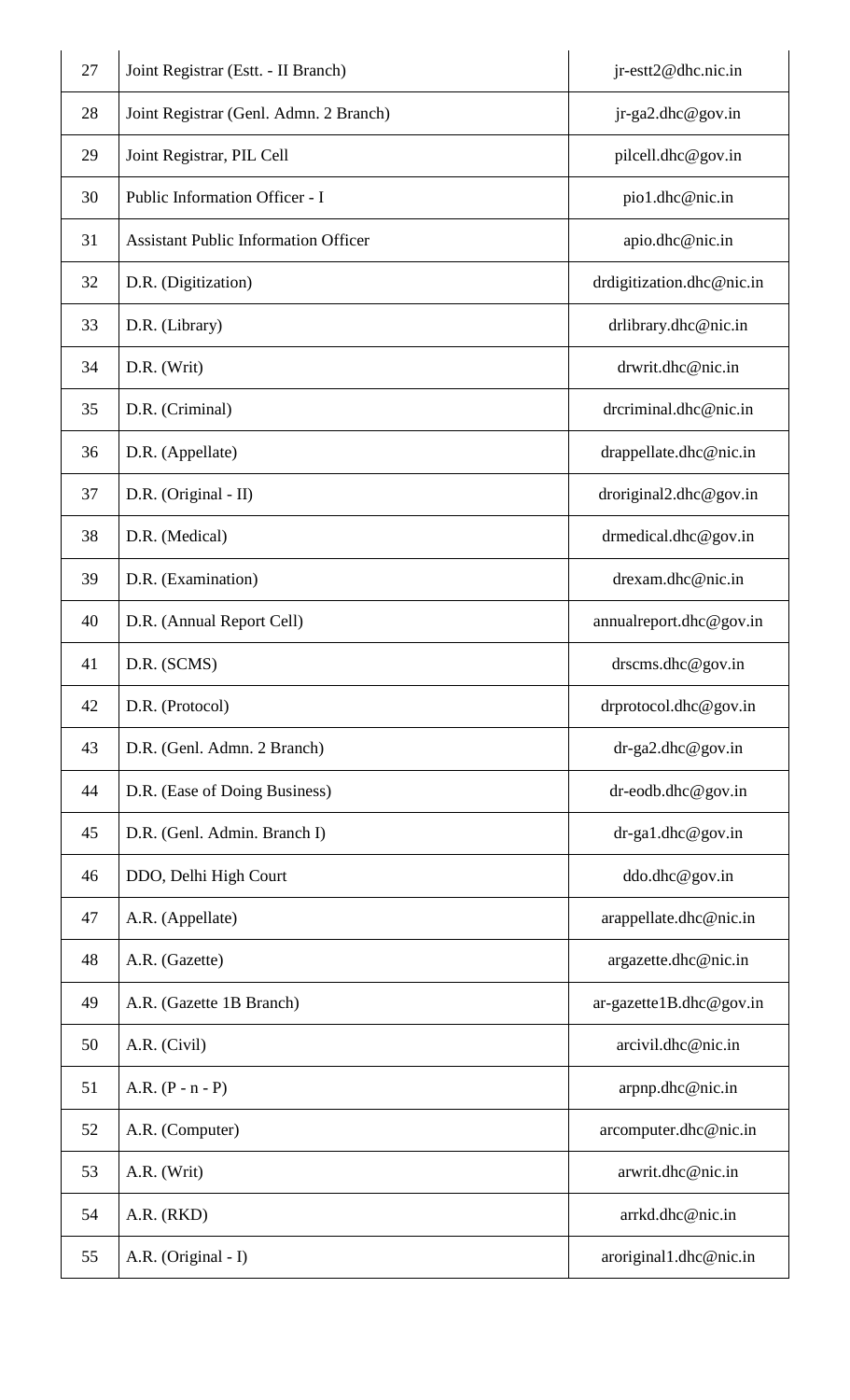| 56 | A.R. (Original - II)                 | aroriginal2.dhc@nic.in     |
|----|--------------------------------------|----------------------------|
| 57 | A.R. (SLP)                           | arslp.dhc@nic.in           |
| 58 | A.R. (Criminal)                      | arcriminal.dhc@nic.in      |
| 59 | A.R. (Registrar General Secretariat) | arrgsecretariat.dhc@nic.in |
| 60 | A.R. (Rules)                         | arrules.dhc@nic.in         |
| 61 | A.R. (Hospitality)                   | arhospitality.dhc@gov.in   |
| 62 | A.R. (Examination Cell)              | arexam.dhc@gov.in          |
| 63 | A.R. (Examination Judicial)          | arexam-judicial.dhc@gov.in |
| 64 | A.R. (Genl. Admin. Branch I)         | $ar-ga1.dhc@gov.in$        |
| 65 | A.R. (CJ CMS Branch)                 | ar-cjcms.dhc@nic.in        |
| 66 | AOJ (Writ - I)                       | ajowrit1.dhc@nic.in        |
| 67 | AOJ (Writ - II)                      | aojwrit2.dhc@nic.in        |
| 68 | AOJ (Writ - III)                     | aojwrit3.dhc@nic.in        |
| 69 | AOJ (Inspection)                     | aojinspection.dhc@nic.in   |
| 70 | AOJ(R & D)                           | aojdispatch.dhc@nic.in     |
| 71 | AOJ (Civil - I)                      | aojcivil1.dhc@nic.in       |
| 72 | AOJ (Civil - II)                     | aojcivil2.dhc@nic.in       |
| 73 | AOJ (Civil - III)                    | aojcivil3.dhc@nic.in       |
| 74 | AOJ (Civil - IV)                     | aojcivil4.dhc@nic.in       |
| 75 | AOJ (Process Serving Agency)         | aojpsa.dhc@nic.in          |
| 76 | AOJ (Criminal - I)                   | aojcriminal1.dhc@nic.in    |
| 77 | AOJ (Criminal - II)                  | aojcriminal2.dhc@nic.in    |
| 78 | AOJ (Criminal - III)                 | aojcriminal3.dhc@nic.in    |
| 79 | AOJ (Criminal - IV)                  | aojcriminal4.dhc@gov.in    |
| 80 | $AOJ (RKD - I)$                      | aojrkd1.dhc@nic.in         |
| 81 | AOJ (RKD - II)                       | aojrkd2.dhc@nic.in         |
| 82 | AOJ (Original - I)                   | aojoriginal1.dhc@nic.in    |
| 83 | AOJ (Original - II)                  | aojoriginal2.dhc@nic.in    |
| 84 | AOJ (Original - III)                 | aojoriginal3.dhc@nic.in    |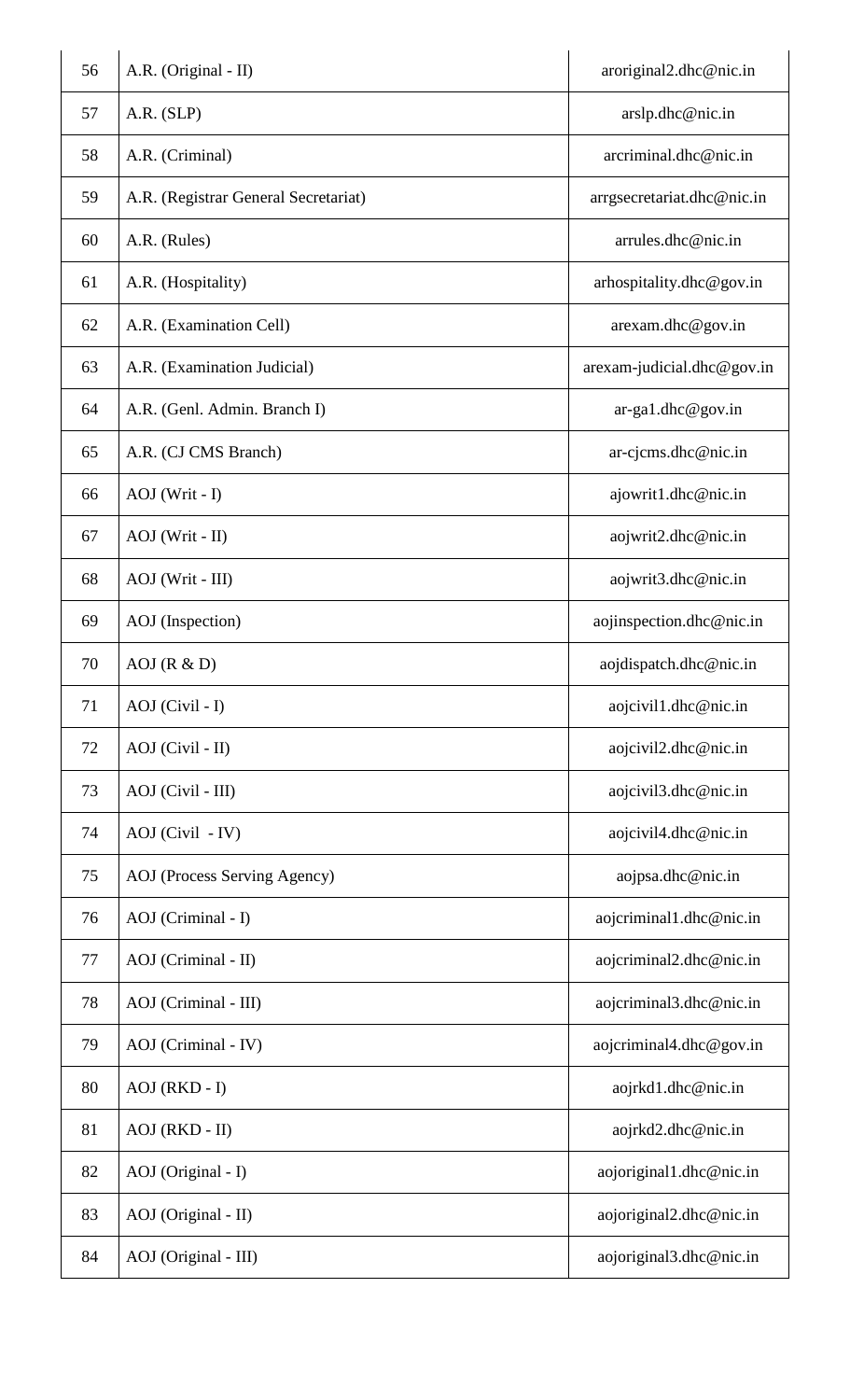| 85  | AOJ (Copy Original)                      | aojcopyoriginal.dhc@nic.in   |
|-----|------------------------------------------|------------------------------|
| 86  | AOJ (Company - I)                        | aojcompany1.dhc@nic.in       |
| 87  | AOJ (Company - II)                       | aojcompany2.dhc@nic.in       |
| 88  | AOJ (Copy Appellate)                     | aojcopyappellate.dhc@nic.in  |
| 89  | AOJ (Copy Inspection)                    | aojcopyinspect.dhc@nic.in    |
| 90  | AOJ (Comp/Sty)                           | aojcomp.sty.dhc@nic.in       |
| 91  | AOJ (Establishment - I)                  | aojestablishment1.dhc@nic.in |
| 92  | AOJ (Establishment - II)                 | aojestablishment2.dhc@nic.in |
| 93  | AOJ (Chief Justice Secretariat)          | aojcjsecretariat.dhc@nic.in  |
| 94  | AOJ (Gazette - I)                        | aojgazette1.dhc@nic.in       |
| 95  | AOJ (Gazette - II)                       | aojgazette2.dhc@nic.in       |
| 96  | AOJ (Gazette2A)                          | aoj-gazette2a.dhc@gov.in     |
| 97  | $AOJ$ (Filing - I)                       | aojfiling1.dhc@nic.in        |
| 98  | AOJ (Filing - II)                        | $a$ ojfiling2.dhc@nic.in     |
| 99  | AOJ (General - I)                        | aojgeneral1.dhc@nic.in       |
| 100 | AOJ (General - II)                       | aojgeneral2.dhc@nic.in       |
| 101 | $AOJ$ ( $P & P$ )                        | aojpnp.dhc@nic.in            |
| 102 | AOJ (Protocol)                           | aojprotocol.dhc@nic.in       |
| 103 | AOJ (Protocol 2 Branch)                  | aoj-protocol2.dhc@gov.in     |
| 104 | AOJ (Accounts)                           | aojaccounts.dhc@nic.in       |
| 105 | AOJ (Accounts II Branch)                 | aoj-accounts2@dhc.nic.in     |
| 106 | AOJ (Cash)                               | aojcash.dhc@nic.in           |
| 107 | AOJ (Cash - II)                          | aojcash2.dhc@nic.in          |
| 108 | AOJ (Vigilance)                          | aojvigilance.dhc@nic.in      |
| 109 | AOJ (Vigilance - II)                     | aojvigilance2.dhc@gov.in     |
| 110 | AOJ (Translation)                        | aojtranslation.dhc@nic.in    |
| 111 | <b>AOJ</b> (ILR Branch)                  | aojilr.dhc@nic.in            |
| 112 | <b>AOJ</b> (Examination Judicial Branch) | aojexam-judicial.dhc@gov.in  |
| 113 | <b>AOJ</b> (Examination)                 | aojexam.dhc@nic.in           |